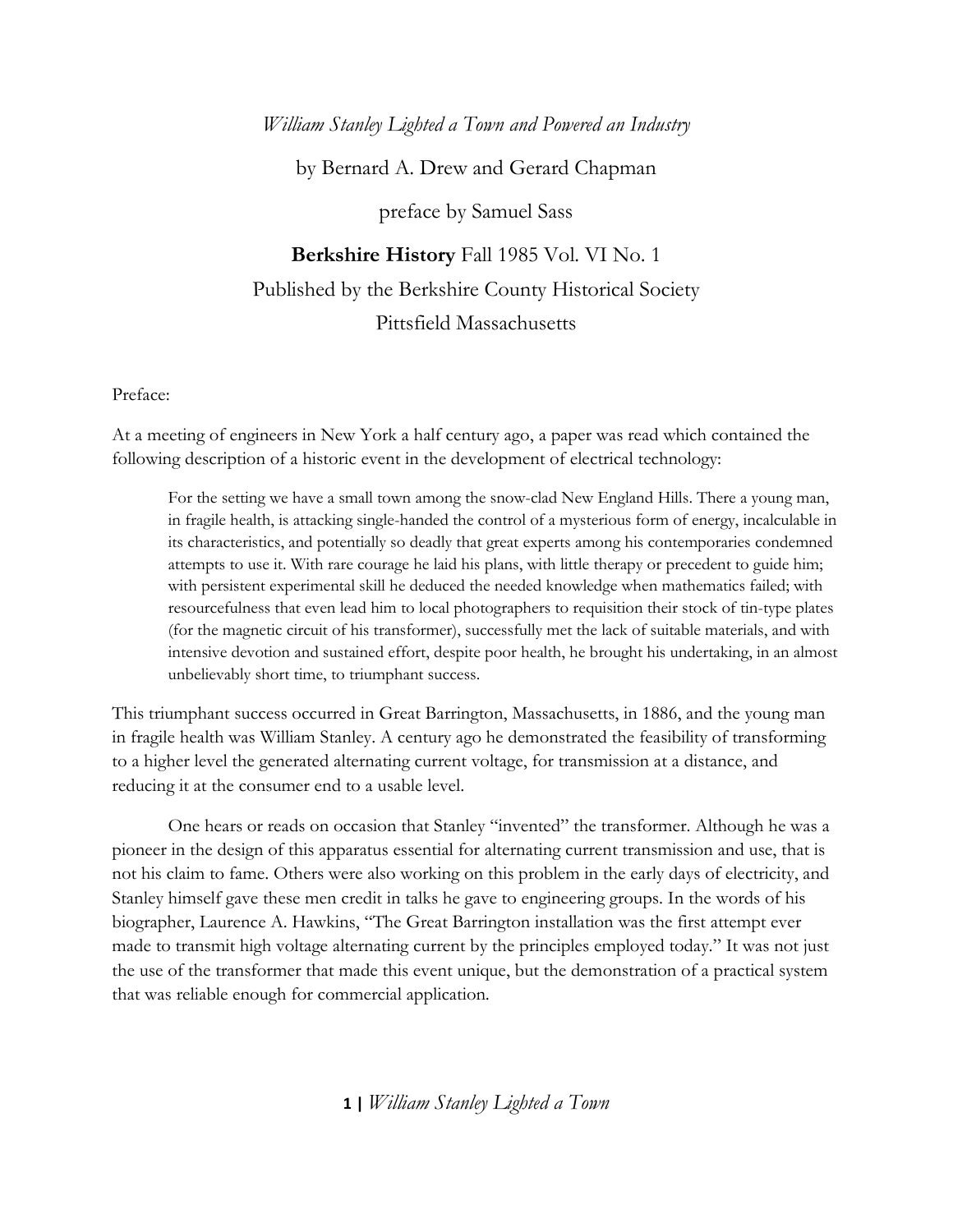That this landmark technological event should have occurred in the Berkshires is entirely fortuitous. William Stanley, who was born in Brooklyn in 1858, was working on his inventions in Pittsburgh. But when his health began to fail in 1885, he was advised to get away from the Pittsburgh climate. He came to the Berkshires because he was not unfamiliar with this area.

An ancestor, also named William Stanley, had moved from Connecticut to Great Barrington in 1836. His son, "our" William Stanley's grandfather, owned the Berkshire House in that town for some years and Stanley's grandfather was born there. Although his father's business required the family to move to the New York City area, where the inventor William Stanley was born, there were visits to relatives in the Berkshires. It was only natural that these hills beckoned when he had to leave the less bucolic Pittsburgh atmosphere.

His health improved and he continued the electrical experiments which eventually led to the March 20, 1886, demonstration.

But enough. You'll learn about that landmark experiment and much more in this special, double-size issue of *Berkshire History*.

## William Stanley Lighted a Town

The country was still mourning the death of former President Ulysses S. Grant, in the summer of 1885. In Great Barrington, Massachusetts, that September. Barnard's Orchestra played at a widely attended hop at Barrington House. Interest was growing in the pending trotting races at Barrington Fair. Oscar Beckwith was about to go on trial for the sensational killing that January of Simon Vandercook in a mountainside cabin in Alford. Industrialist John H.C. Church was recovering from a bad tumble from his bicycle, while fellow businessman Parley Russell was pleased with a new team of horses he had just purchased in Lenox.

William Stanley and his family quietly moved to town, staying first at the Turley place on South Main Street, then with Seth L. Sheldon on Castle Hill.

That fall of 1885, *Berkshire Courier* owner Clark W. Bryan was preparing his "Book of Berkshire" for publication. Albert Bodwell's photos of the Hopkins mansion under construction (it is now known as Searles Castle) were on display at J.A. Brewer's store. Hermit Crosby, a gunsmith who lived a solitary existence on the east side of the Housatonic River, fell ill.

And inventor Stanley leased the former rubber factory off Cottage Street for use as a laboratory. Within the next six months, his electrical experiments would light Main Street – and eventually power an industry, as his modifications to the alternating current transformer spawned a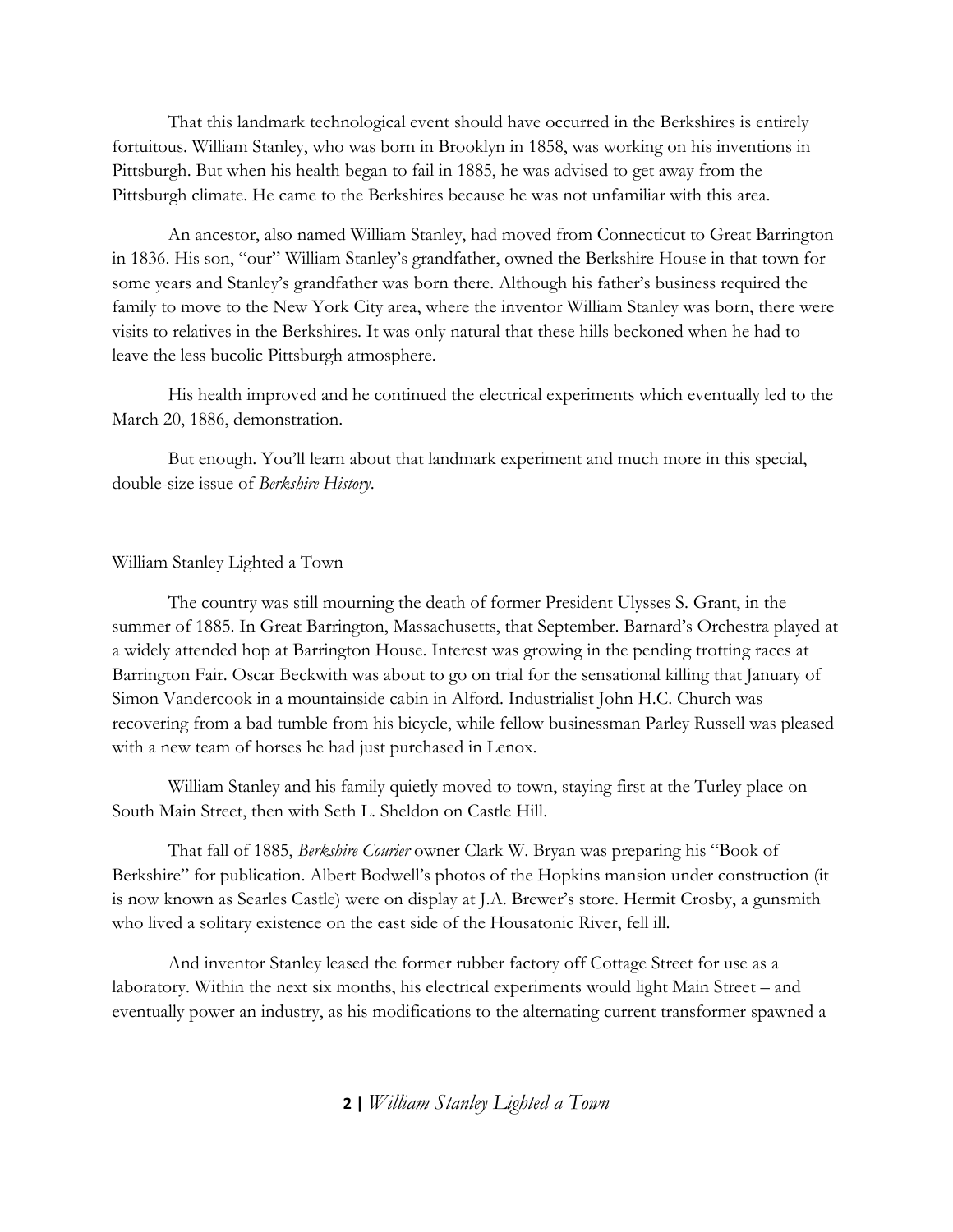huge business still active 100 years later, at General Electric's sprawling plant two towns to the north in Pittsfield.

## The Inventor's Early Career

William Stanley Jr. was born in Brooklyn, New York, Nov. 22 (or 23, there seems to be some dispute), in 1858, the son of William and Elizabeth Adelaide Parsons Stanley. He was a descendent of John Stanley, an Englishman who joined the Massachusetts Bay Colony in 1634.

His grandparents, William and Clara Wadhams Stanley, had settled in Great Barrington in 1836, operating a general store and the newly constructed Berkshire House.

The inventor lived with his parents in Great Barrington for a few years. Then they returned south to Bridgeport, Connecticut, coming back for occasional vacations. His father, the only male in a family of eight children, was educated at Yale. He became a prominent New York City lawyer. An avid hunter and fisherman, he at one time owned a property called Pinecliff in Barrington. He retired to Great Barrington for the last two years of his life; he died in 1893. His wife was the daughter of a wealthy New York importer.

Young Stanley at an early age showed a mechanical aptitude, preferring toys of that character to ordinary playthings, and at age 10 he took apart and put together again a watch, which continued to keep good time. He learned about the locks and clocks in the family home, and he repaired household equipment when it was out of order.

He displayed little interest in school, though he did attend Williston Academy in Easthampton, Massachusetts, graduating in 1877. His father expected that the young man would study law at college, and Stanley duly entered Yale in 1879. But he was dissatisfied with academic life and left before Christmas vacation. He sent a brief note to his parents: "Have had enough of this, am going to New York." He would comment years later, "I am afraid there is a good deal of stuff taught in school that clogs instead of clears the brain."

He spent a brief stint with Charles T. Chester, a manufacturer of telegraph apparatus; then, learning of an opening in the nickel plating business, he sought from his father a loan of \$2,00 with which to buy an interest in a firm owned by George Wiley. At last recognizing that he would never make a lawyer of his son, the elder Stanley lent the money. William developed so much business for the nickel-plating shop that its facilities were overwhelmed, whereupon he devised novel methods for expediting the process. The first year they did very well, and William's share pf the profits was \$4,000, which enabled him to repay his father.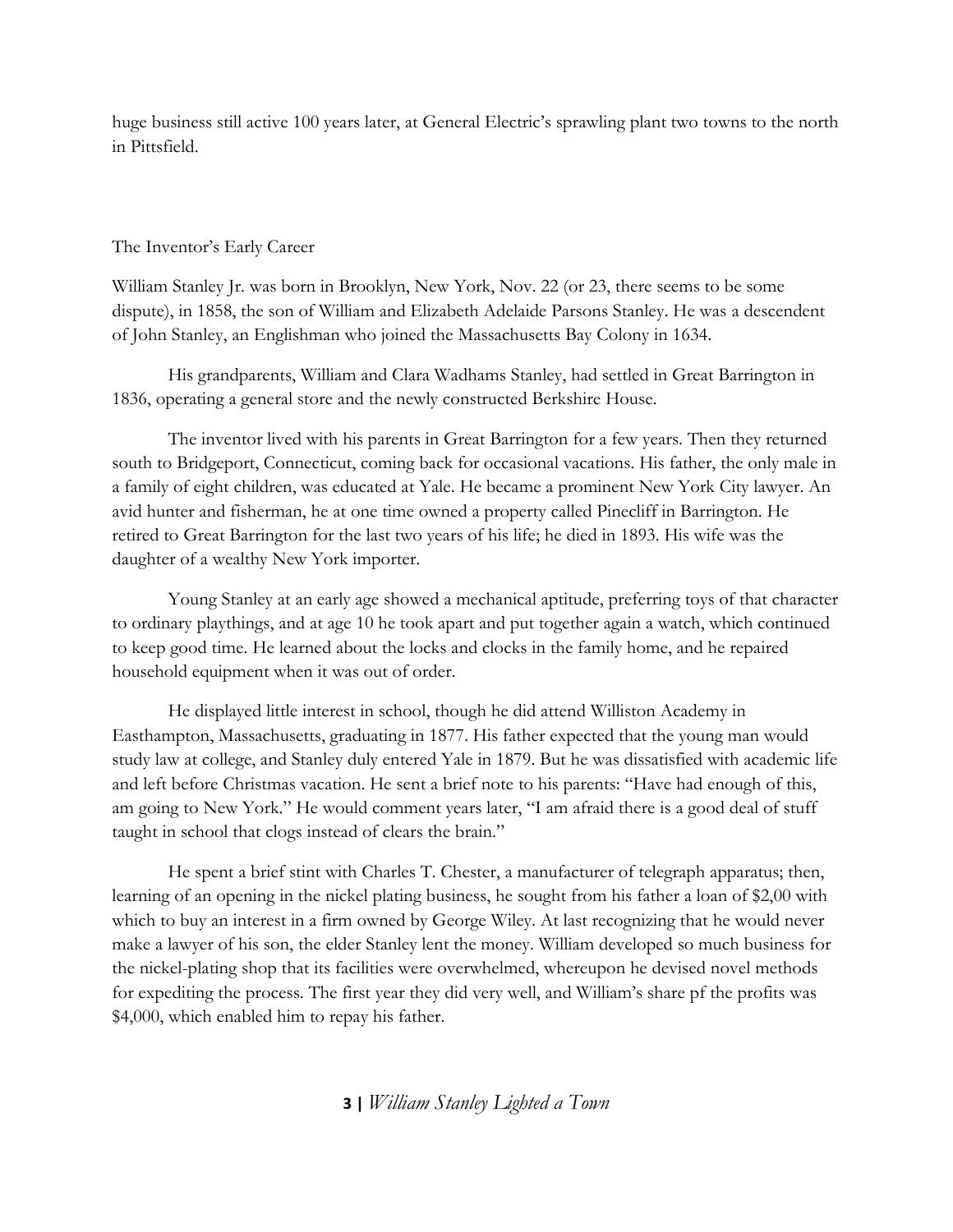Work at the shop was too routine for the tastes of an adventurous and innovative young man, and in 1880 Stanley went to work as an assistant to inventor Hiram Maxim, a member of an inventive family, who at the time was manufacturing electric lamps and small direct current generators in New York City. Stanley's income dropped to 50 cents a day, but he was happy in confronting new challenges.

Maxim (later Sir Hiram for having invented the machine gun, smokeless powder and a delayed-action fuse in England) described the young Stanley as "very tall and thin, but what he lacked in bulk he made up in activity. He was boiling over with enthusiasm. Nothing went fast enough for him. I believe he preferred that each week should contain about 10 days and that the days should be about 48 hours long. Whatever was given to him to do he laid himself out to do in the most thorough manner. He would spare no trouble or expense to accomplish the task which was given him to do, after laying out his own money in order to obtain material which he thought might be better than what was available in the works."

That whirlwind of activity aroused jealousy in the plant on the part of those who were less devoted to their work and when, after working late one night, he neglected to turn off some electrical equipment, the place burned down and the manager fired him. But Maxim so appreciated the young man's qualities that he reinstated him. In less than a year Maxim made Stanley his first assistant in charge of what we would now call R&D: research and development.

In 1879 Thomas A. Edison invented his incandescent lamp, which was powered by direct current generators or batteries. This invention was to launch an enormous industry, Edison's and those of Maxim and others

THOMAS ALVA EDISON (1847-1931) founded the first industrial laboratory at Menlo Park, N.J. in 1876. His Edison Electric Company evolved into General Electric when it merged with Thomas-Houston Company (at the same time giving up the "battle of the currents": until then Edison made strictly direct current goods, while Thomas-Houston was a major alternating current producer). The inventor had wide interests, working with Ford and Firestone on rubber products, developing the printing telegraph, the mimeograph, the phonograph and microphone, the carbon telegraph transmitter, the incandescent lamp and alkaline storage battery.

Maxim was "electrician and general wizard" of the United States Electric Light Company, which had two plants on  $26<sup>th</sup>$  Street, about a block apart. The firm sought to demonstrate the feasibility of illuminating commercial business with its system of generators and a distribution network, to attract investors, and it proposed using Maxim's incandescent lamps.

Caswell, Massey & Company, a drugstore on Broadway near  $24<sup>th</sup>$  Street, agreed to have six lamps installed, and Stanley had a wire stretched from the generating plant across the rooftops to the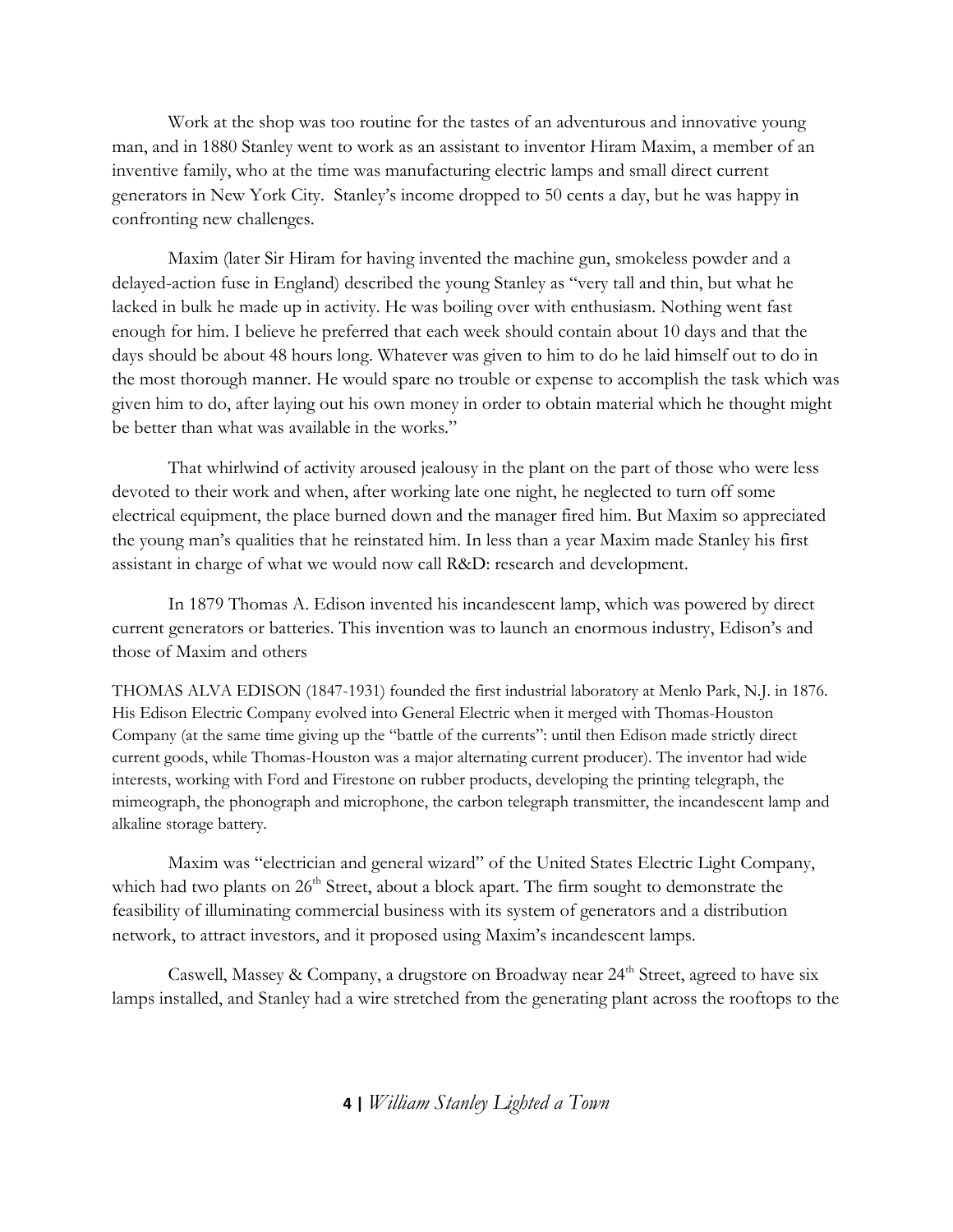Fifth Avenue Hotel, on whose first floor the drugstore was located, and utilized the city gas pipes for the return circuit.

In remarks before an American Institute of Electrical Engineers dinner in Pittsfield in 1911. Stanley said: "I remember that it fell to my lot to arrange the machinery for applying the service. For this purpose a 'No. 20' machine was employed having a rated capacity (in the company's literature) of one hundred Maxim lamps, and a Maxim automatic exciter was used to maintain a constant electromotive force (volts) upon the wire.

"Strange to say, this crude installation really gave excellent results; the lamps burned brilliantly, creating a fine public impression and thereby caused an additional demand for the company's stock, and both the directors and 'staff' were happy."

As Alexandre Dumas once observed, "Nothing succeeds like success," and following upon the successful drugstore demonstration, the Union League Club, the Equitable Life Assurance Society and the Post Office installed the system, discarding the conventional, but dim, illumination by gas.

Although Stanley could not foresee the part he would play in the future in overcoming deficiencies in that direct current system, he recognized at the time the limitations inherent in that system. It required very large conductors to minimize voltage drop as the distance increased from generator to lamps. The voltage drop increased over greater distances severely circumscribed the utility of the system.

When Maxim departed for England and the United States Electric purchased the Weston Arc Light Company, Stanley became an assistant to Edward Weston in Newark, New Jersey. Stanley found it difficult working with another intense and inventive man – so much like himself – that he soon resigned.

EDWARD WESTON (1850-1936). Born in England, in 1875 established a plating firm in Newark, N.J. He worked for the U.S. Electric Lighting Company until 1888, when he formed his own Weston Electric Instrument Company, to produce measuring instruments. He introduced a number of improvements in nickel plating methods and also invented electric dynamo equipment.

Stanley joined Swan Electric Lamp Company in Boston in 1882, where he worked on incandescent light bulbs. The firm's founder, Sir Joesph Swan, had perfected an incandescent bulb said to be comparable to Edison's.

SIR JOSEPH SWAN (1828-1914) was a British physicist and chemist whose inventions included improvements in dry plate photography and an incandescent lamp. While in the employ of the Swan Electric Company, Stanley patented a number of incandescent lamp improvements.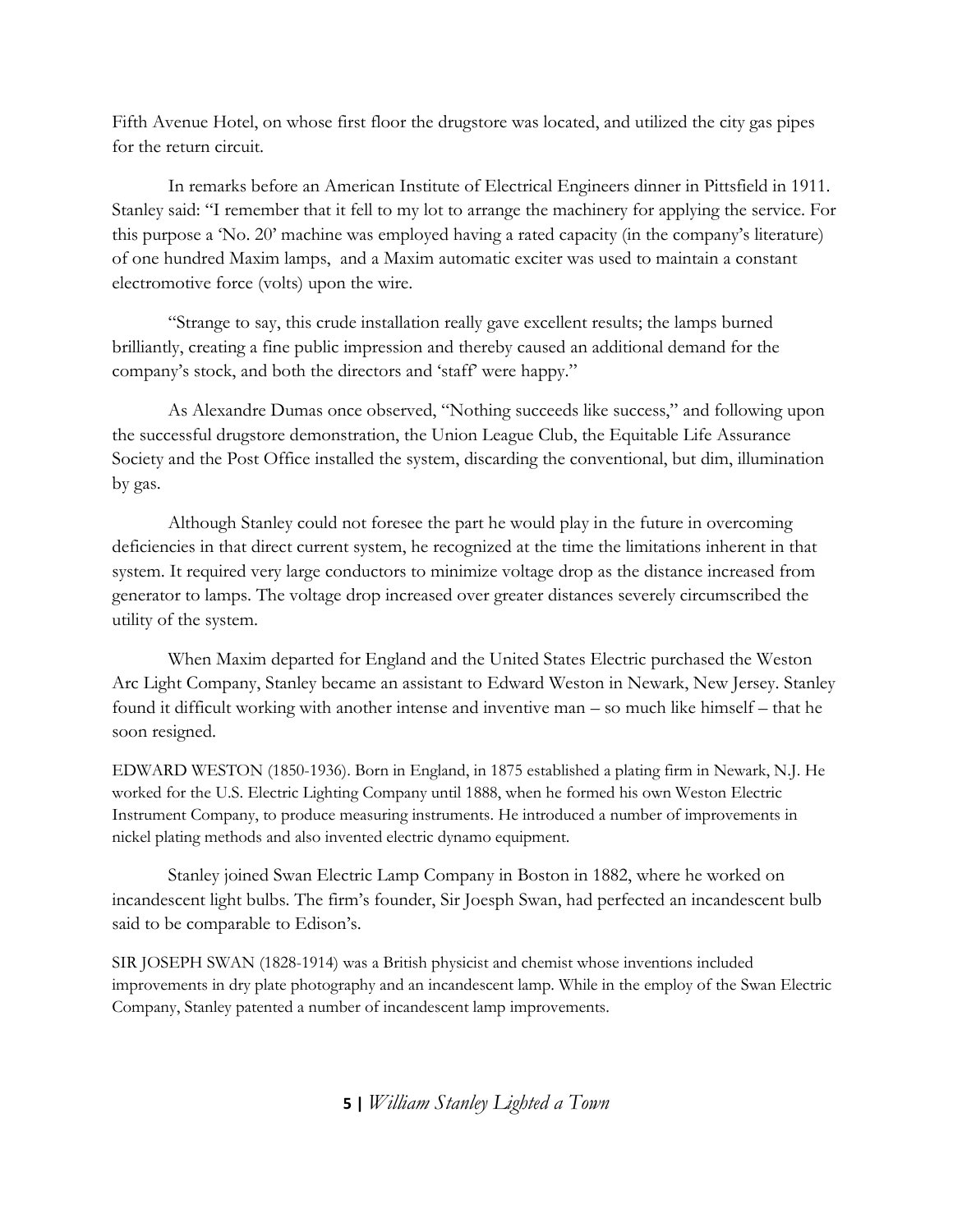From 1883 to '84 Stanley worked at a private laboratory in Englewood, New Jersey, where his parents, experimenting on storage batteries. The patents he received during this interval were later acquired by the Westinghouse of Electric & Manufacturing Company. One of them adapted machinery to the exhaustion of air from incandescent lamps, thereby eliminating the old, inefficient hand method.

On December 22, 1884, Stanley married Lila Courtney Wetmore. She was the daughter of Jacob S. Wetmore of Englewood, New Jersey, a member of the firm of Richard Irvin & Company, American agents for the Bank of Scotland. They eventually had a family of six sons and three daughters. Stanley a few years before had met H.H. Westinghouse, brother of the industrialist. When George Westinghouse decided to expand into electrical manufacture in 1884, Stanley was hired to work in Pittsburgh.

There was considerable electrical research going on at this time, both in America and abroad, by Edison, Charles F. Brush, Elihu Thomson, John Hopkinson, Weston, etc.

ELIHU THOMSON (1853-1937) was born in England but grew up in Philadelphia, Penn. His early electrical work was in arc lights, but he eventually covered the spectrum of direct current, alternating and polyphaser systems. His Thomson-Houston Co. of Lynn, Mass., merged with Edison General Electric in 1892 to form General Electric.

Stanley and Westinghouse entered into a contract in March 1884 in which Stanley was to be allowed to devote his attention to those lines of investigation which interested him, and Westinghouse in his turn agreed to exploit such inventions as might result, giving the inventor some financial benefit from their manufacture.

In 1885, no fewer than 10 patents were granted to Stanley in his name, and one with E.P. Thomson, most of them pertaining to the incandescent lamp and its appurtenances. True to his word, Westinghouse had Stanley install a lamp manufacturing facility at the Pittsburgh plant of the Union Switch and Signal Company to exploit those patented inventions.

GEORGE WESTINGHOUSE (1846-1914) worked in his early years in his father's agricultural machine shop. In 1869 he organized the Westinghouse Air Brake Company, the first of more than 30 firms which he was to head. His inventions ranged from the rotary engine (at age 15) to the railroad air brake. He acquired American rights to the Gaulard and Gibbs alternating current transformer patent in 1884 and, following Stanley's successful experiment, introduced the alternating current system of electrical distribution for light and power. Westinghouse registered in the neighborhood of 400 patents in his lifetime. In 1893 he purchased his Erskine Park Estate in Lenox, Massachusetts. At his death, he was worth an estimated \$200 million.

Stanley and other electrical pioneers had an interest in alternating current as an alternative to direct current. Low voltage direct current, then the only electrical power in use, needed large conductors for transmission. Until the problem of transmission was solved, electricity was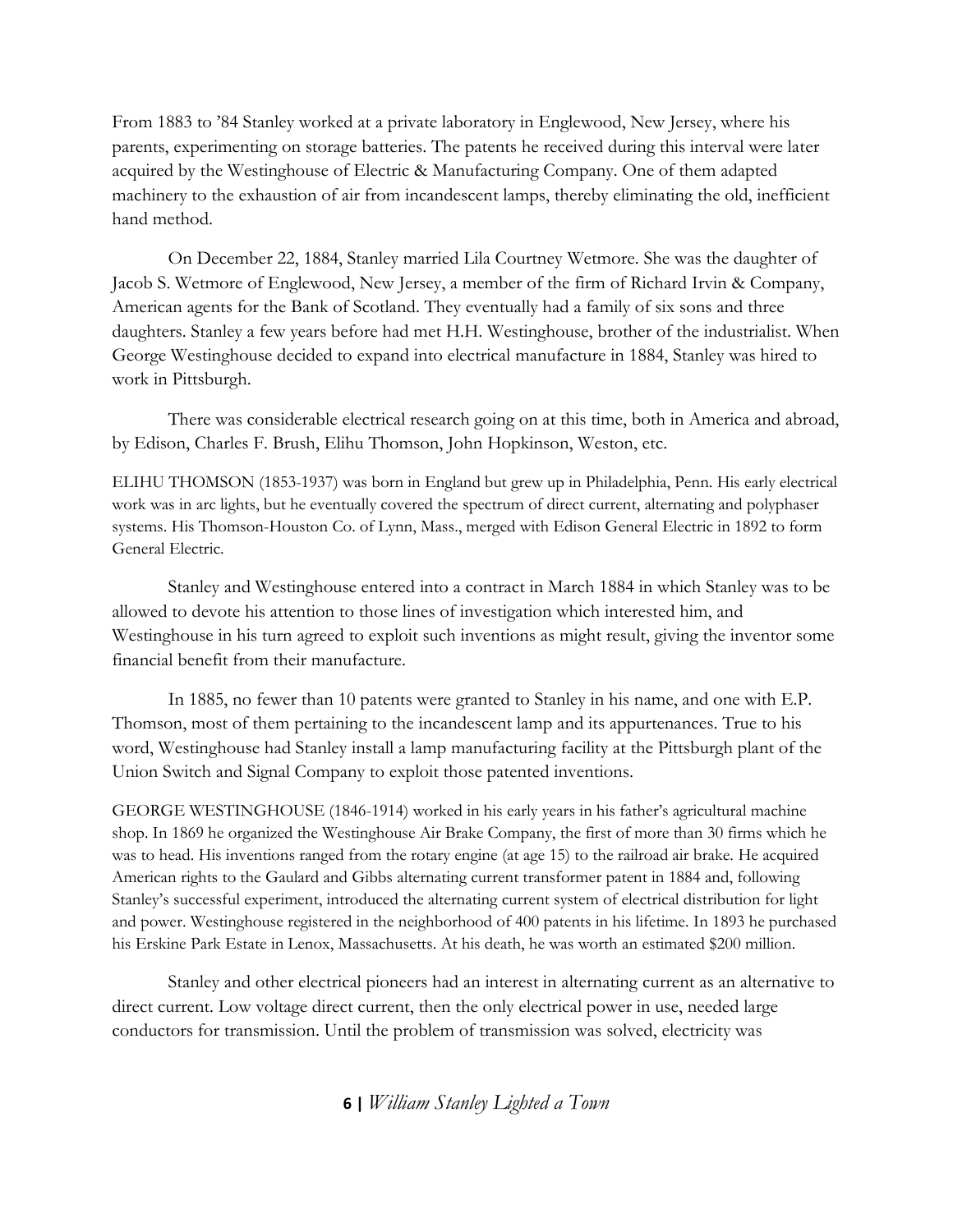impractical for installation any distance from a generating plant. Westinghouse was interested enough in alternating current to take an option on the Gaulard and Gibbs transformers developed in England.

In 1883, recalled Stanley, "Lucien Gaulard brought out in London his systems of operating induction coils in series, and this system of Gaulard's was far more of a system and was much more completely worked out than the general public imagined. It was not only a system by which the high potential currents of a generator could be used to deliver low potential currents on a local circuit, but it also contemplated an automatic regulation feature which then was and now is little understood."

He continued, "Gaulard proposed to place a series of 'inductoriums,' or, as we should say, open magnetic circuit transformers in a line connected to an alternating-current generator supplying a constant current and showed that if the 'inductoriums' or transformers were made open-circuited and had very high mutual induction between the primary and secondary coils , and if the alternating generator was constructed to give a constant current, each induction coil would give a constant potential on its secondary circuit through variations of resistance in that circuit, such as variations in the number of lamps turned on or off…

"In 1883 I attempted," said Stanley, "to devise a system of alternating current distribution that would be inherently self-regulating, but found that I knew too little of the subject to venture into it."

Westinghouse legal counsel Franklin L. Pope objected that high-voltage transmission of a-c would be dangerous (an ironic prediction, as we shall see).

FRANKLIN LEONARD POPE (1840-1895), a native of Great Barrington, took an early interest in telegraphy. He became a telegraph operator, and later was an artist for Scientific American. He investigated the possibility of running a telegraph line through British Columbia and Alaska to Russia, until the Atlantic cable was placed in 1866, obviating the need for such a line. He later developed, with Edison, the Pope & Edison one-wire telegraph printer. He authored a number of books.

Stanley never gave up on the Gaulard idea: he suggested to business friends that he undertake research, and did a few small, preliminary experiments.

"I became so satisfied of the value of the system and of great opportunities that its development would necessarily bring forth that I determined to build a plant of my own and demonstrate the correctness of my views," Stanley recalled years later.

"By the spring of 1885 my health gave out and there seemed to be a grave question as to my ability to withstand Pittsburgh and its work. My doctor began to advise me to go to the country. I was rather discouraged.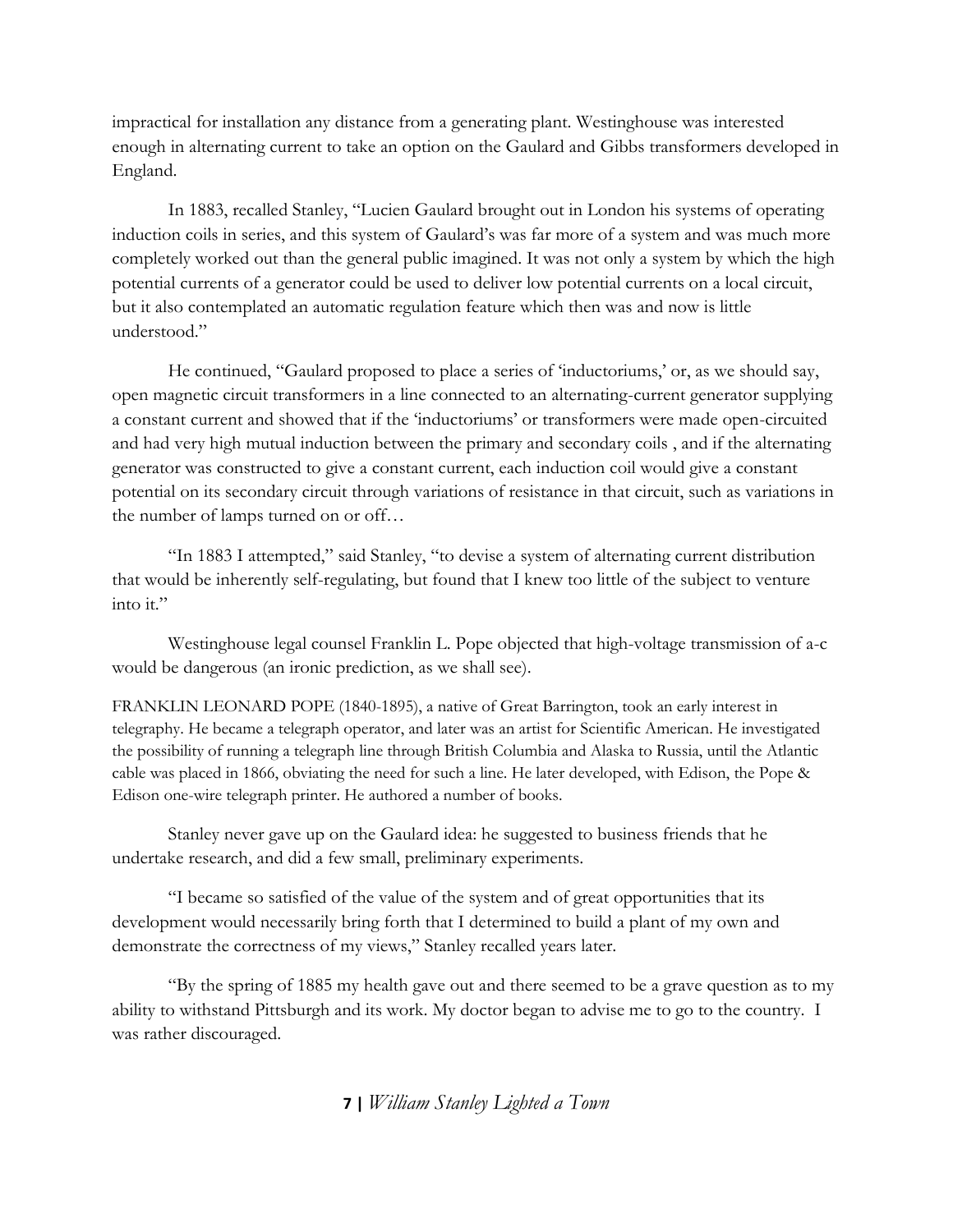- B.D. and G.C.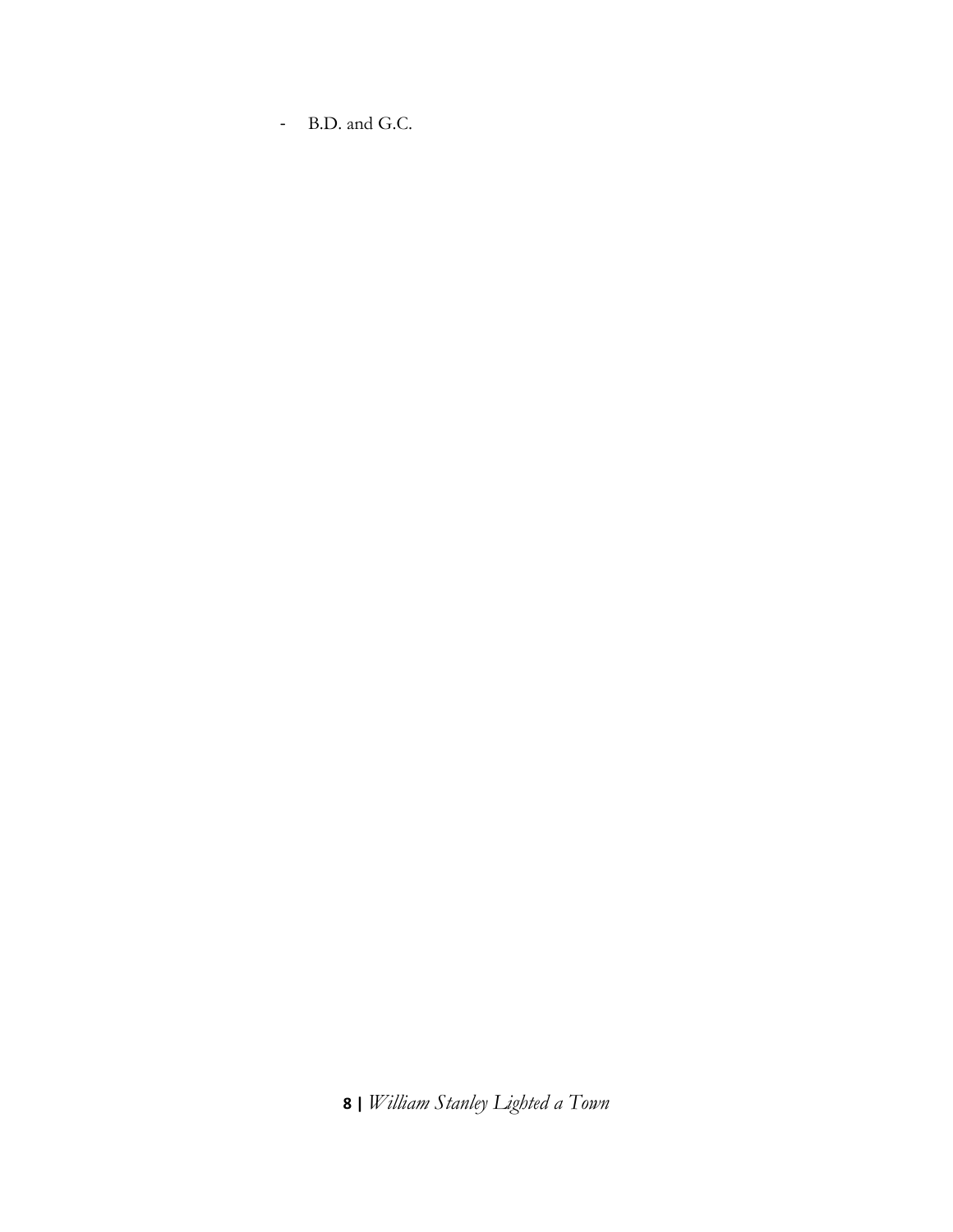The Great Experiment: from Newspaper Accounts 1885-1886

"I have a very personal affection for a transformer," William Stanley once said. "It is such a complete and simple solution for a difficult problem…"

That simple solution didn't come easily, however, as he worked virtually alone in his makeshift laboratory in the Berkshire hills that winter of 1886.

Following is an annotated history of Stanley's experiment as described week by week in the pages of the Great Barrington newspaper, *The Berkshire Courier*.

William Stanley Jr. of Pittsburgh, Pa., was in town a few days last week. He expects to spend the summer here, with his family.

- April 22, 1885

 Stanley was frustrated with his employer's seeming blindness to what he felt was a sure solution to developing an alternating current transformer system. But he remained determined: "… I finally made up my mind to employ my own money for the construction of a plant which would demonstrate beyond peradventure the value of my work," he told his biographer, Harry Douglas.

He packed his family and a small induction coil (or transformer) and set off for Great Barrington in early July.

William Stanley Jr. has leased the 'Rubber Factory' for a term f years, and will occupy it at an early day. It is to be a laboratory for experimental work, in conjunction with Messrs. Westinghouse of Pittsburgh, Pa. A boiler and a 5 horse power engine will be at once set up, and some fine testing machinery, all of which will be under Mr. Stanley's direction. The building will be fixed up inside quite a little, and will make, when finished, a most excellent place for the proposed work. The town will also be a gainer, as besides Mr. Stanley making his residence here it will necessitate the coming of some experienced men who will also add to our population.

-Nov. 4, 1885

The rubber factory had been established on the east bank of the Housatonic River near Cottage Street by Horace H. Day in 1847. There had previously been a sawmill and gristmill on the same water privilege. Day manufactured vulcanized rubber footwear and waterproof cloth and clothing. The Berkshire Woolen Company, with a privilege just upstream, complained that Day's dam was infringing on its privilege. Day's dam was torn down, then rebuilt, and the matter ended up in court. Day was forced to lower his dam by 11 inches, and the loss in water power forced him to close his mill. It was still idle when Stanley leased it for his experiments.

William Stanley Jr. has purchased of Billy H. Hatch his place (on West Avenue), in this village, and will refit it for his own occupancy.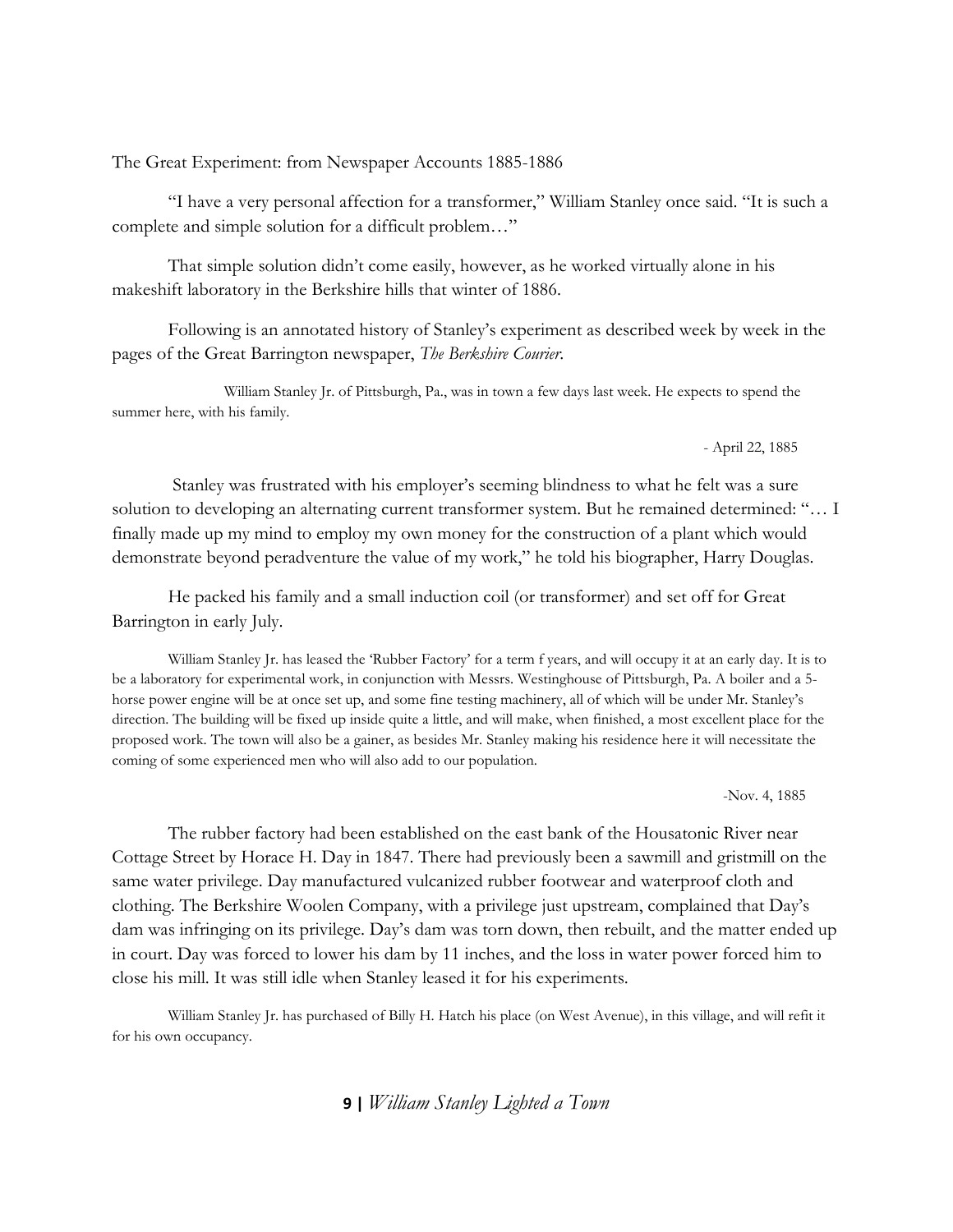-Jan. 20, 1886

A Westinghouse Automatic engine, of 25 horse power, was received here on Friday, and will be used by William Stanley Jr., the electrician, in the laboratory he is fitting up in the building known as the rubber mill.

-Jan. 27, 1886

While direct current was the prevailing electrical system of the time, it was flawed; its inherent low voltage made it impossible to send an effective current over any distance greater than a mile, and even then the transmitting wires had to be huge.

As Stanley himself said, "It was the common saying of the day that, if one should attempt to light Fifth Avenue from Fourteenth Street to Fifty-Ninth Street, the conductors (d.c.) required would be as large as a man's leg."

He also observed, "The Edison direct current system was very strongly entrenched throughout the country, both because of the great prestige of Mr. Edison and because of the strong financial interests that were believed to be behind him. The Edison Company entirely failed to appreciate the distribution value of the alternating current system, and prophesied its speedy downfall."

Stanley recognized a flaw in the British Gaulard system – the need to place the transformers in parallel, rather than series, to maintain constant potential. His notebook entry for September 18, 1883 shows his solution.

"I realized that if we could make a transformer that would regulate the energy transformed by slight variations of its induced counter electromotive force in the same manner that a shuntwound motor regulated for energy transferred by variation of its rotational counter electromotive force," Stanley wrote in *The Journal of the Franklin Institute* in June 1912, "the problem would be beautifully solved. I saw this analogy faintly at first, but soon with strong and clear conviction. I was very much excited by it… I told Mrs. Stanley, and, although she did not understand a word of it, she saw it too."

Reminiscing in the February 15, 1902 issue of *Electrical Review*, Stanley said "It is to be remembered that at this time, that is, in 1885, there were no alternating current machines built in America. The only transformers or induction coils that I knew of were three of four or more of the Gaulard type that had been imported from England.."

The introduction of the electric light is soon to be an accomplished fact. Mr. William Stanley Jr., the electrician, has placed globes for incandescent lights in R.I Taylor's store, and as soon as the wires are ready the lights will be used. The store of C.H Lillie is to be similarly embellished, and soon we will be a city with all the fixings.

-Feb. 17, 1886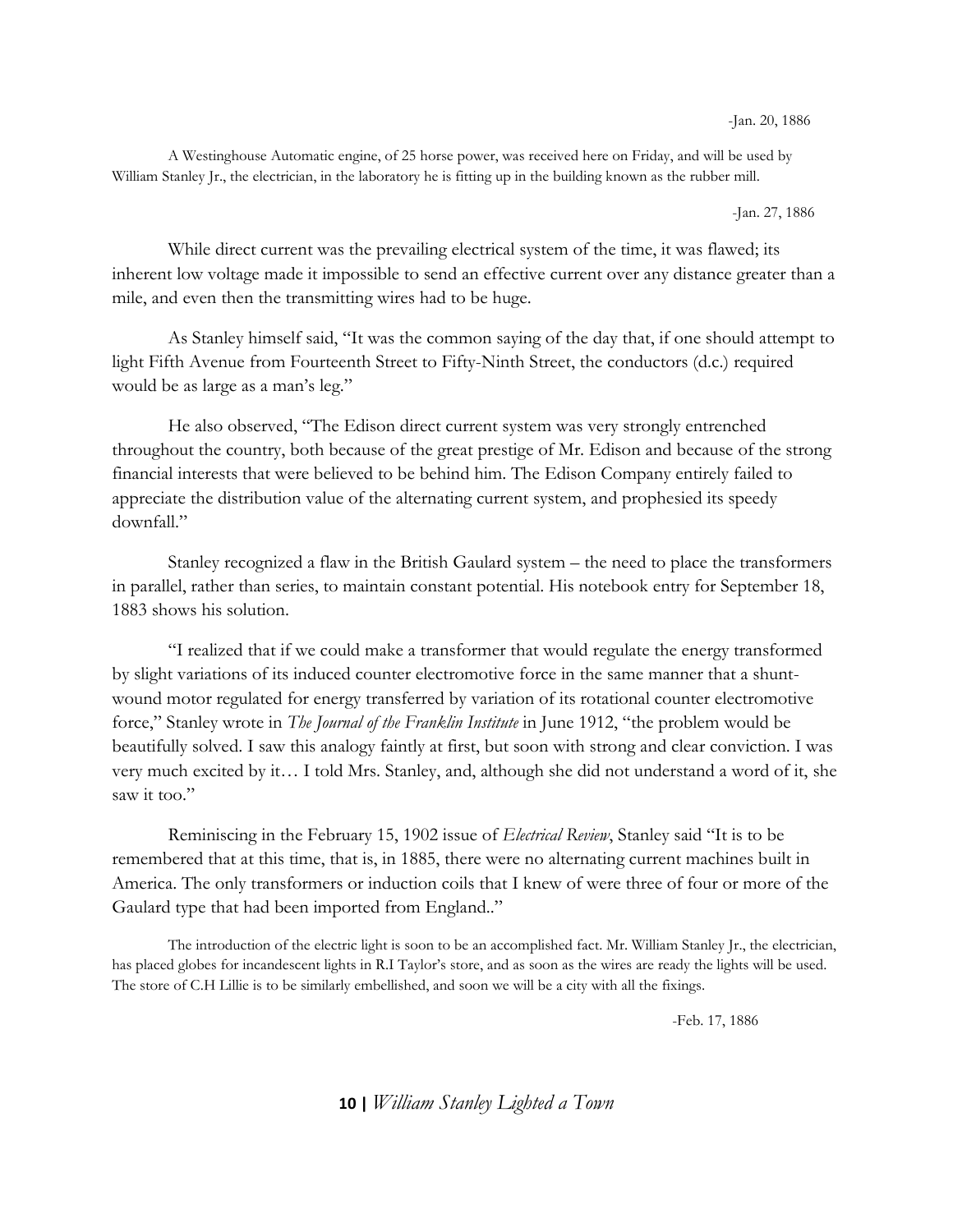From the laboratory 4,000 feet of No. 6 Underwriters wire was strung along conductors and fastened to elm trees along Main measuring of the voltage drop in the system under a variety of load conditions. Lamps of 16, 50 and 250 candlepower were installed in the subscribing stores and hotels. A half dozen transformers housed in wooden boxes were placed in the basements of the various buildings.

Messrs. William Stanley Jr. and L.L. Jenkins left town, this morning, for a trip South, probably making quite an extended journey.

-Feb. 24, 1886

Coincidentally that winter, a conventional Edison direct current generator was being put into operation at the Hopkins mansion.

A BRILLIANT SPECTACLE During the last few evenings the Hopkins premises have been brilliantly illuminated upon the balconies and piazzas of the homestead, while the interior of the new home was brilliantly lighted, as were the surrounding grounds. The plant is located in the basement of the new house. A fire engine is also located there, connected with Lake Mansfield, and stands ready to promptly extinguish any fires that may break out upon the works.

-March 10, 1886

William Stanley Jr., who has been taking a trip South, returned, on Monday, much benefitted.

-March 10, 1886

The wires to be used in lighting the electric lights in R.I Taylor's and C.H Lillie's stores, were strung last Saturday.

March 10, 1886

R.W Pope, in remarks printed in the "Great Barrington, Mass., Town Diary 1676-1911," observed the drawbacks of direct current transmission: "The area which could be served from a central station was then limited to about 16 square miles. European engineers were grappling with the same problem. A British patent issued to Gaulard and Gibbs had directed attention to the use of the alternating current and the well known induction coil. The proposed plan was not practical, but embodied the theory to be subsequently worked out. This was the mission, of Mr. Stanley…"

Stanley, developing his own version of the transformer, then known as a converter, nicknamed the device "the exhorter." As described by *The New York Herald Tribune* in March 15, 1936, the device "consisted of two stationary coils insulated from each other but coupled by an iron core. This simple piece of apparatus makes possible the easy changing of an alternating current voltage. In direct-current work, a motor and a dynamo are required t perform this function …"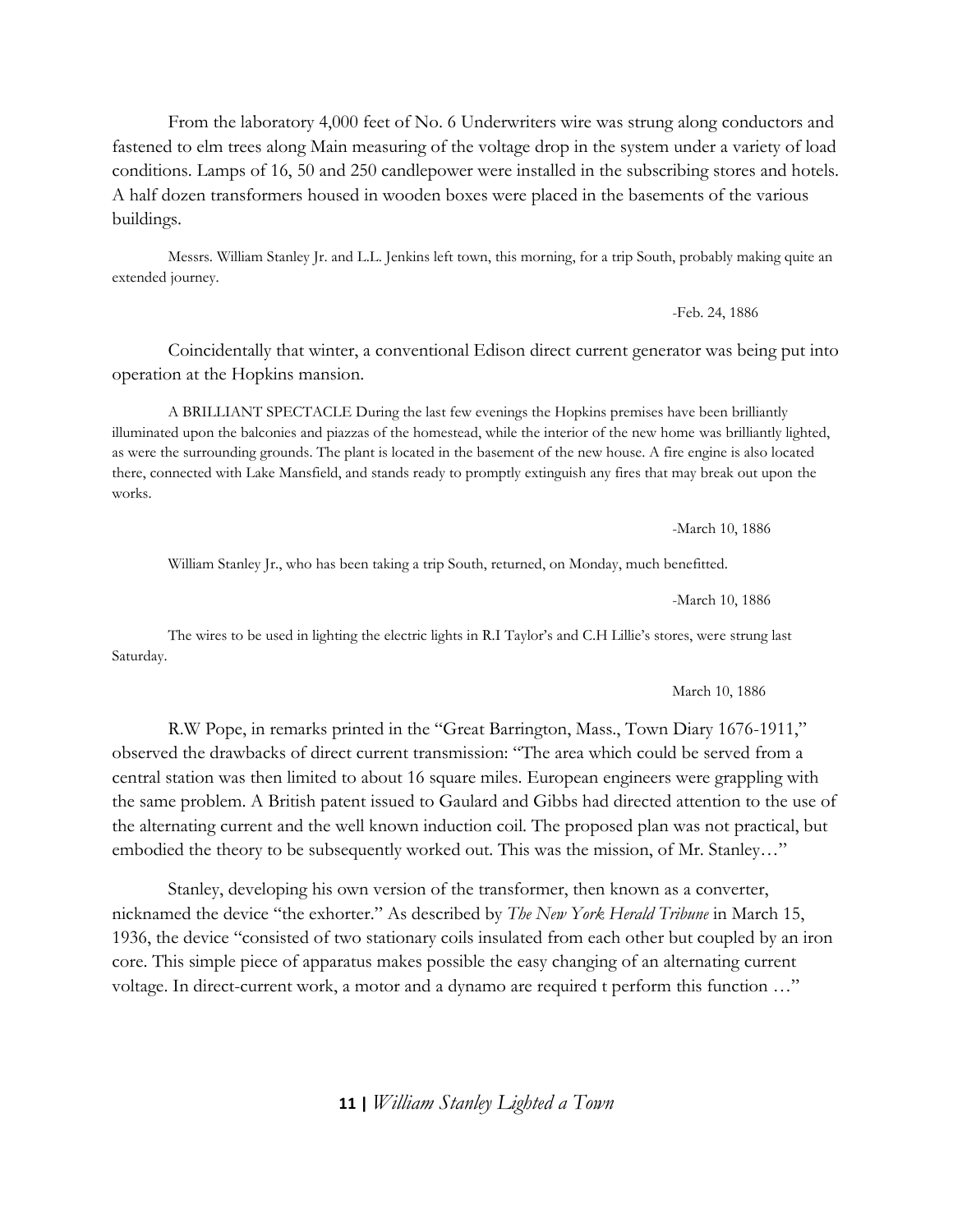The Stanley transformer was powered by a boiler, steam engine and alternating current generator in the old factory building. An unexpected hitch came in the grumpiness of the Westinghouse steam engine. As Stanley later observed, "I have frequently met, in a long and stormy life, serious and obstinate difficulties, but I have never encountered any mechanism, of any kind whatsoever, that possessed so profound a genius for going wrong as this engine."

One of the first stores to be wired for the experiment belonged to Stanley's cousin, R.I Taylor. Another 25 or so subscribers soon signed up.

Last evening the interior and exterior of R.I Taylor's store was lighted by three 150 candle power electric lights of the Stanley system. Two of the lights in the store made it as light as noon-day. A large number of business men were present to witness the effect, and were unanimous in their praise thereof.

-March 17, 1886

Stanley energized his system on or about March 6 and put it to practical public test on March 20.

THE ELECTIC LIGHTS Last Saturday evening an opportunity was afforded those who desire to witness the illuminations by the Stanley and Edison systems of electric lights. Two of the Stanley lights. Each of 150 candle power, were placed in C.H Lillie's drug store, with a thoroughly satisfactory result. A sixteen candle power light had been placed in Dr. F.P Whittlesey's office, and proved conclusively that a light of this size would be sufficient for any ordinary sized room. R.I Taylor's store had undergone a grand transformation. The cases and shelving had been altered to obtain additional room, the ceiling and sidewalls painted a very delicate blue tint, and new show cases are to be added as soon as received, everything was so fresh as paint could make it, while three 150 candle-power Stanley lights, one being outside the door and two in the interior, added the finishing touches. These lights are so powerful, and so perfectly white, that green and blue can be readily distinguished, though they cannot by gas light. A lesser candle power would have the same effect as gas or kerosene light. H.A Brewer's store was lighted by eighteen 16 candle power Edison lights, making 288 candle power in all. Dividing up the power into so many lights failed to show how strong it would be if concentrated into two or three single lights, so that a comparison of the two systems was difficult, although the majority of those who viewed the results, seemed to favor the Stanley lights. With two such enterprising parties as Messrs, Stanley and Bodwell (H.N. Bodwell, superintendent of works at Hopkins mansion) interested there seems to be little doubt but that, in the near future, the stores and houses, and perhaps the streets of our village will be generally and thoroughly illuminated.

- March 24, 1886

"We made a gala night of it," Stanley said later. "The streets and stores were crowded with people, the big 150-candlepower lamps were running at about double their candlepower, and my townsmen, though very skeptical as to the dangers to be encountered when going near the lights, rejoiced with me."

Great Barrington historian Charles J. Taylor wrote: "The little plant in Great Barrington worked. It did more. It gave evidence to the incredulous that to William Stanley was due a system of distribution capable of indefinitely extending limits over which electricity could be publicly served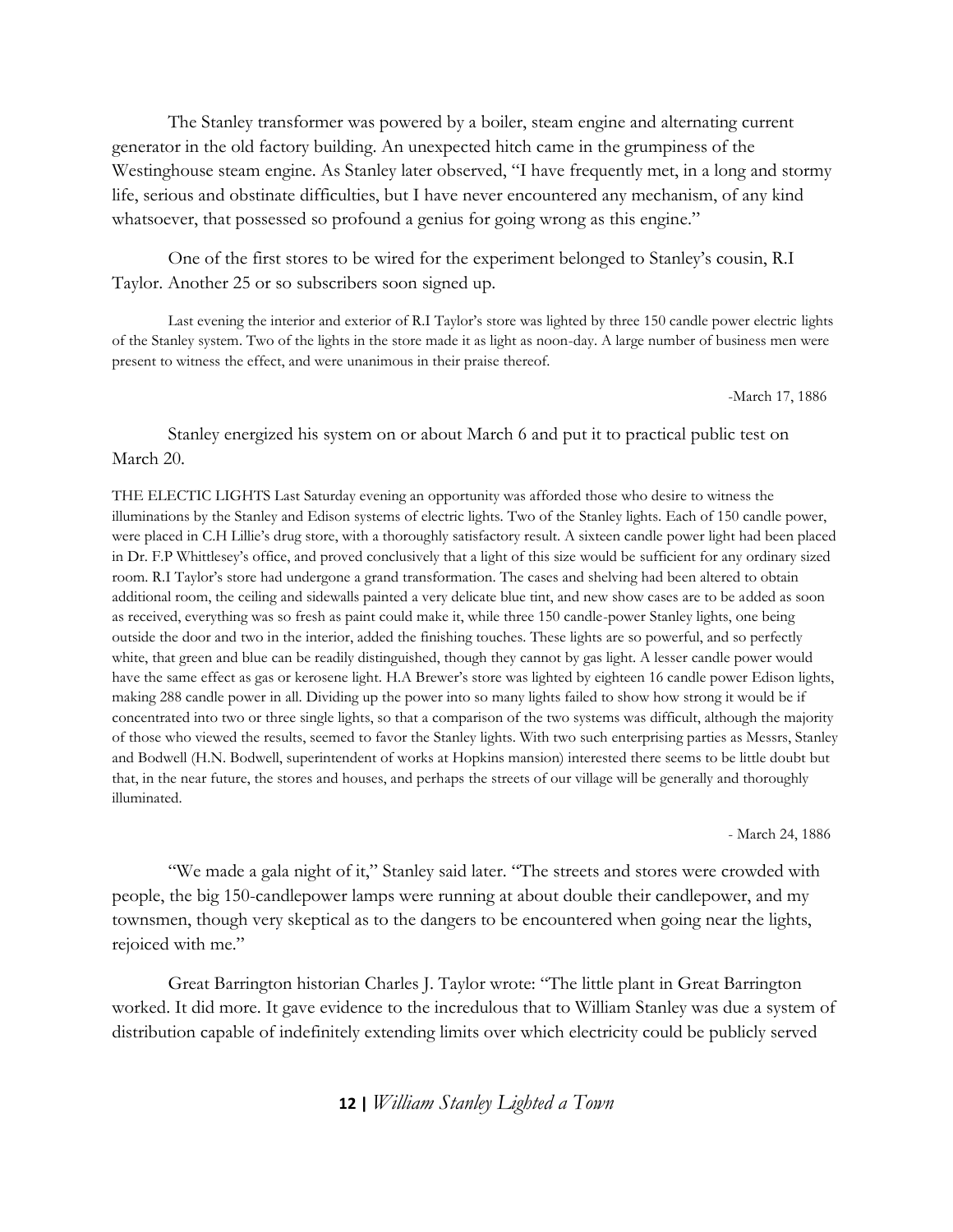through very small conductors. That night Mr. Stanley himself threw the switch in the little rubber factory and sent the village light by means of two number eight wires fastened by insulators to trees…"

Observed Laurence A. Hawkins in his "William Stanley (1858-1916) – His Life and Work," "The Great Barrington installation was *the first attempt ever made to transmit high voltage alternating current by the principles employed today…*"

Stanley himself, recalling the experiment for the American Institute of Electrical Engineers' dinner in Pittsfield in 1911, explained: "As there were no alternating-current machines at hand, I borrowed a Siemens machine of Mr. George Westinghouse that he had imported from England, and constructed about a dozen transformers… each of which was wound to reduce the 500 volt mainline potential to 100 volts in the secondary circuit. This work took me most of the winter of 1885 and it was until along in the spring of 1886 that the generator was set up and connected, the transformers were completed, tested and erected in some of the stores of the village of Great Barrington where they were put into service on a regular commercial basis.

"Crude as the apparatus was," he continued, "with all its faults of design and construction, it operated in a marvelously beautiful manner, and thoroughly satisfied me that I had a system of distribution which was capable of indefinitely extending the limits over which electricity could be publicly served."

William Stanley Jr. left town on Monday on a business trip to Pittsburg, Pa.

#### March 25, 1886

MORE LIGHT ON THE SUBJECT C.J. Burget's grocery store is to be lighted by Stanley incandescent lights. A large 150 candle power light will be placed in the center of the store, and one 25 candle power light in each window. A.S. Fassett's store is to be lighted by Edison 16 candle power lights, while the Miller House office is being brightened and lightened with new wall and ceiling paper, and the introduction of four 16 candle power Edison lights, an additional light is to be placed on the front stoop. The Stanley lights will also be located in the following places: The post office, Morgan's News Room, E.E. Church's billiard parlors, J.A. Raifstanger's, C.G. Jerome's and N.C Williams' barber shop, Dr. H.A Atherton's, Dr. Samuel Camp's and Dr. F.P. Whittlesey's offices, Dr. W.P Small's office and residence, C.A Dewey's store, the Berkshire House, Samuel Sanford's and H.A. Bristol's markets, F.P. Perry & Co.'s and G.W. Briggs' shoe stores, Collins & Wheeler's office, Willard's pharmacy, L.B. Brusie's restaurant, Wier & Leonard's stove store, E.E. Barnes' grocery, Tobey's jewelry store, Mrs. Costa's residence, Dr. W.H Park's rooms in the Mahaiwe building and probably in G.W Mellen's store and Hon. Justin Dewey's and C.N Gilbert's residences. The Stanley lights have also been placed in R.I. Taylor's and C.H. Lillie's stores, while the Edison lights are already in J.A Brewer's, H.J. Mignery's and F.T. Whiting & Son's stores and Dewey & Wright's office. Taking it all together the town bids fair to be the most thoroughly electrified one in this portion of the state.

-March 31, 1886

The light from the Stanley laboratory was shut down on Monday evening, between seven and eight o'clock, on account of a hot journal in the new two hundred light Dynamo that had just been put in.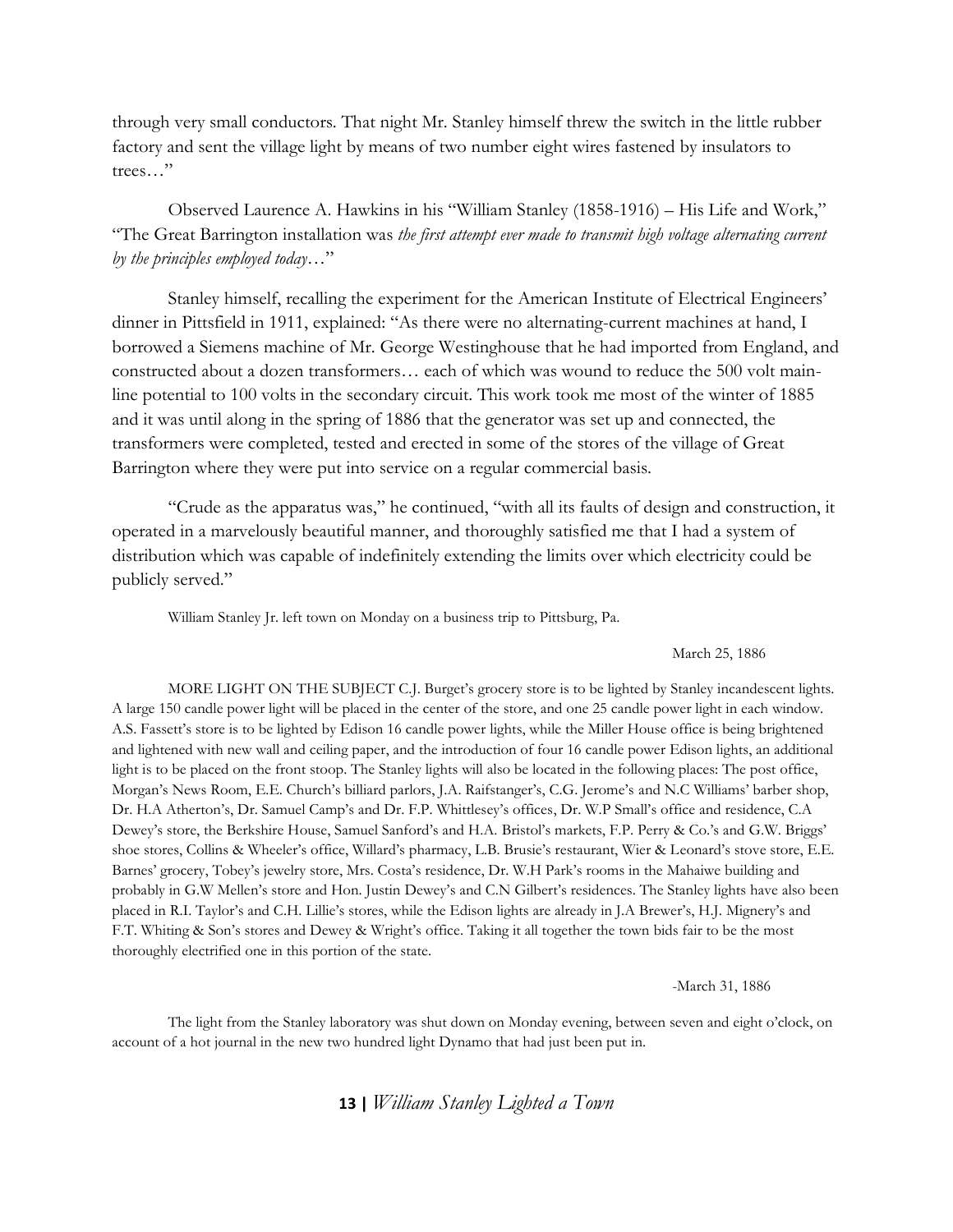-April 7, 1886

THE ELECTRIC LIGHT The wires for the lighting of electricity have been placed, since last chronicled, in the City store and the Miller House, which use the Edison system, and the stores of C.J. Burget, M.E. Tobey and George W. Briggs and F.P. Perry & Co., on the Stanley system. The first two mentioned were lighted on Saturday night, as was also C.J Burget's, the others will be started up shortly, with a number of other takes on this side of the stret, the connection being made at once. The electric light business seems to be the most active, just at present, of any in town.

-April 7, 1886

In that same issue, Stanley wrote the newspaper's editor pointing out that a report from the *Journal of the Franklin Institute* which found the Stanley system to be of greater average efficiency than those of Edison, Woodhouse & Rawson, White and Weston.

Last Saturday night the stores of M.E. Tobey and G.W. Briggs, and the barber shop of N.C. Williams were lighted by the Stanley electric lights. It was common talk that the light from the system, on this occasion, was the finest ever seen.

-April 14, 1886

Messrs. W.C. Kerr and W.W. Church of the firm of Westinghouse, Church, Kerr & Co., of New York, arrived in town, on Monday evening, and spent Tuesday in looking over the laboratory of William Stanley Jr.

-April 28, 1886

The Stanley Electric Light System has been put in the following stores and they are each night lighted in fine shape. F.P. Perry & Co., C.W. Norton & Co., C.A. Dewy, Collins & Wheeler's office, and C.G. Jerome's barber shop. Wires have been put in Morgan's News Room, and the Post Office, R.H. Moore's store and E.E. Church's billiard saloon and J.A. Raifstanger's barber shop and all will be shortly connected and lighted.

-April 28, 1886

Once Westinghouse witnessed the Stanley system in operation, he lost little time putting it into large-scale test and production. Noted Stanley in 1911, "The results of this visit soon took form in the development of the Westinghouse Electric Company which installed the first alternatingcurrent station in this country, after the Great Barrington plant, in Buffalo in the fall of the same year."

The electric light from the Stanley system was turned on last night at Morgan's News Room, the Post Office, R.H. Moore's, E.E. Church's and J.A. Raifstanger's. All of these places being very much better lighted than they have ever been before.

-May 5, 1886

William Stanley Jr. is having the house recently purchased by him of Billy H. Hatch painted and otherwise improved, preparatory to his occupying it.

-May 12, 1886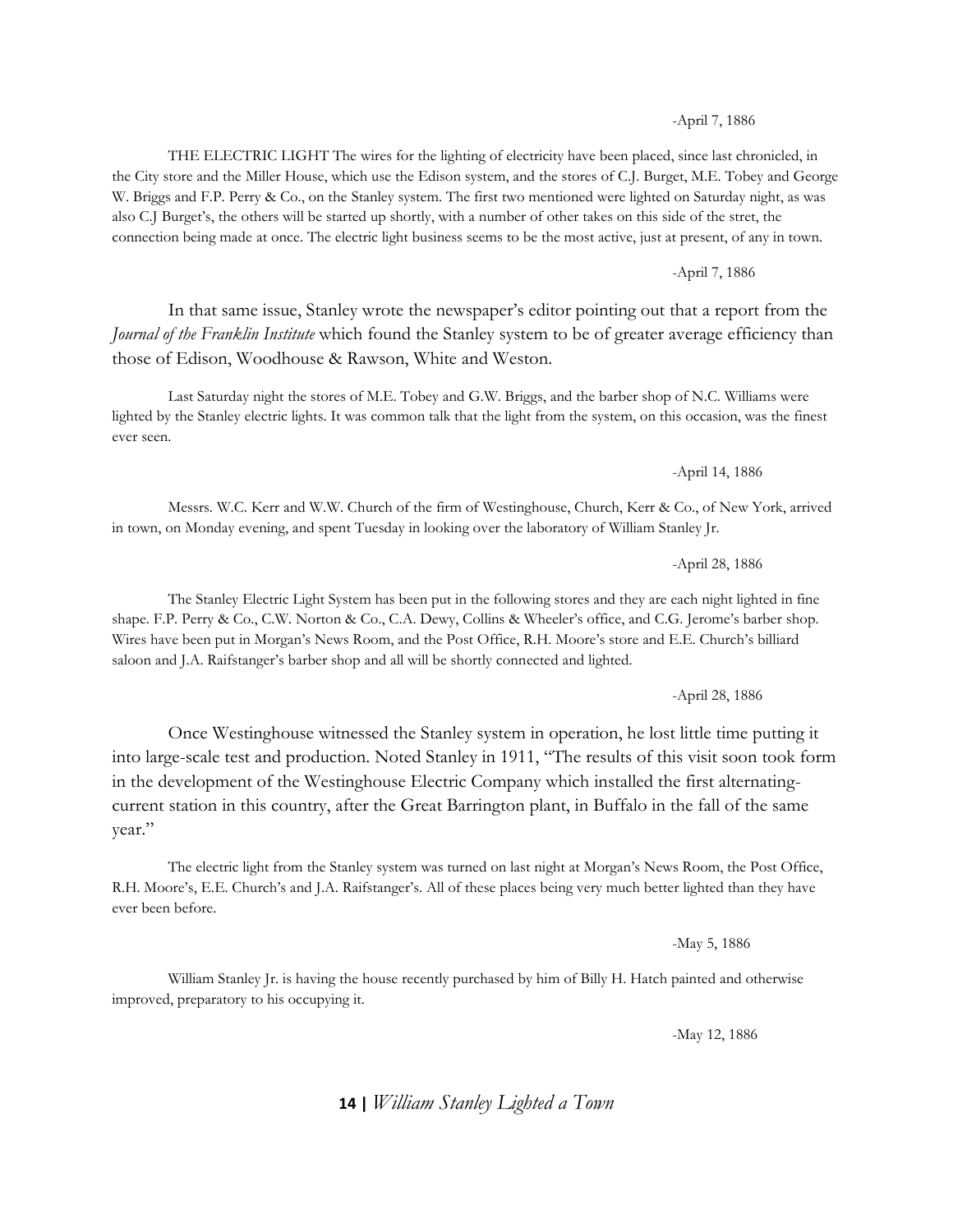The office of Dr. W.W. Rice is now illuminated by the Stanley electric light.

-May 12, 1886

A slight fire occurred on Saturday night, between the post office and R.H. Moore's, caused by the electric light wires getting crossed, and the insulator worn off, so that the wires touched. It was immediately discovered and what little fire there was extinguished and the defect remedied.

-May 12, 1886

Stanley observed in 1911, "As I look back on the plant now I tremble for the safety of the inhabitants of Great Barrington while these experiments were being tried. We did not have oiled insulation or oiled cloth in those days, but separated our primary and secondary units with shellaced paper and various other substances of an equally fragile nature; but all went well with the system, no accidents occurred and no dangers, other than a small fire, were reported until an attendant dropped a screwdriver into the armature of the Siemens machine and entirely ruined it."

William Stanley Jr. is soon to erect a barn on his newly purchased place.

-May 12, 1886

The Stanley system of electric lighting is being put in the Berkshire house, by Mr. Tichnor.

-May 19, 1886

The Stanley electric light system met with quite a serious break, Wednesday evening, by the armature of their large dynamo breaking, which has prevented them from lighting up until now, and it will probably be several days before they will be in running order again.

-June 23, 1886

ELECTRICAL J.A. Brewer is re-arranging the electric lights in his store, more particularly those in his windows which, when re-organized, will make a very handsome effect. Wires have been carried across the street from Mr. Brewer's building to the Miller House, which will soon light its dining room and parlor by electricity. These are all lighted by the Edison system, which is giving great satisfaction. The wires from the same system are being strung in A.L Hubbell's clothing store, and soon he will discard gas, at \$4.80, and light up by the great modern and convenient light.

-June 30, 1886

Also coincidental with Stanley's Great Barrington endeavor, a trio of Hungarian scientists, Deri, Blathy and Zipernowski of the Ganz Company, developed a system of parallel connected tranformers and demonstrated its practicality.

Stanley in later years freely admitted that, if he hadn't undertaken his experiment, "we would still have had the system from Budapest without essential modification."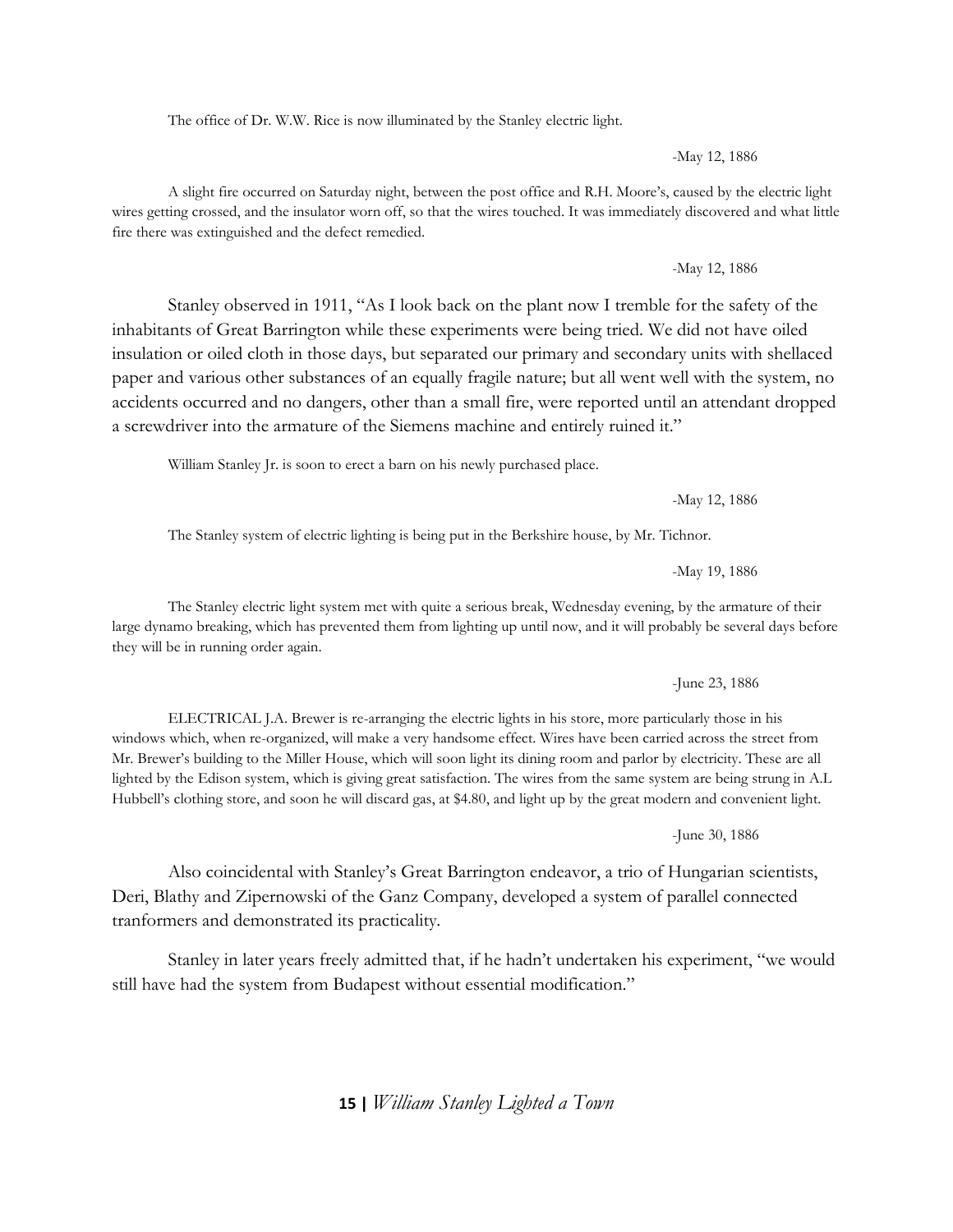With this system prematurely shut down, his experiment a success, the inventor made fine use of is time, as the following news item indicates.

R.I. Taylor and William Stanley Jr. expect to start, next week, on a fishing trip to Tadousac, Canada, at the mouth of the Saguenay River.

-July 7,1886

The power plant at Searles Castle continued to serve customers until late 1887. And the Great Barrington Electric Light Co. was formed in 1888. Great Barrington had entered the modern electric age.

#### STANLEY AND WESTINGHOUSE

There was far more to William Stanley's relationship with George Westinghouse than has been recorded in the history books. Letters in the inventor's files show he felt he was repeatedly deceived and cheated by the industrialist.

Westinghouse's biographers usually credit him with directing and supporting Stanley's transformer research. As one gushing American Society of Mechanical Engineers commemorative booklet in 1937 put it, "…in less than three weeks from the time he first saw a transformer, he (Westinghouse) made an outstanding contribution as an inventor…"

Stanley in a letter to Charles F. Scott in 1915, a year before his death, revealed a contrary view.

"…It was with the greatest difficulty that I finally succeeded in placing a clear understanding (of how to improve the Gaulard and Gibbs patent) before Mr. Westinghouse and Mr. Pope. Mr. Westinghouse declined to furnish me the money to build and try out this system…"

*LUCIEN GAULARD (1859-1888) was a Paris-born manufacturer of explosives. When he moved to London, he worked as an electrician. He invented a thermoelectric generator and with partner JOHN D. GIBBS devised an alternating current transformer system in 1884. It and subsequent transformer systems drew inspiration from the 1831 discovery by MICHAEL FARADAY (1791-1867) of the principle of electrical induction.* 

Thomas P. Hughes in "Networks of Power" concludes that Westinghouse was, in fact, in favor of developing an alternating current system, "but not Stanley's approach to it." Westinghouse executive H.M Byllesby in a 1922 letter averred that "no one in the organization, excepting Mr. Westinghouse himself and dear old Frank Pope… had any real expectation of anything coming out of the alternating current system."

Under Stanley's revised December 1884 contract with Westinghouse, Westinghouse set what Stanley described as "onerous conditions" while "he derived all the benefits accrued from the work."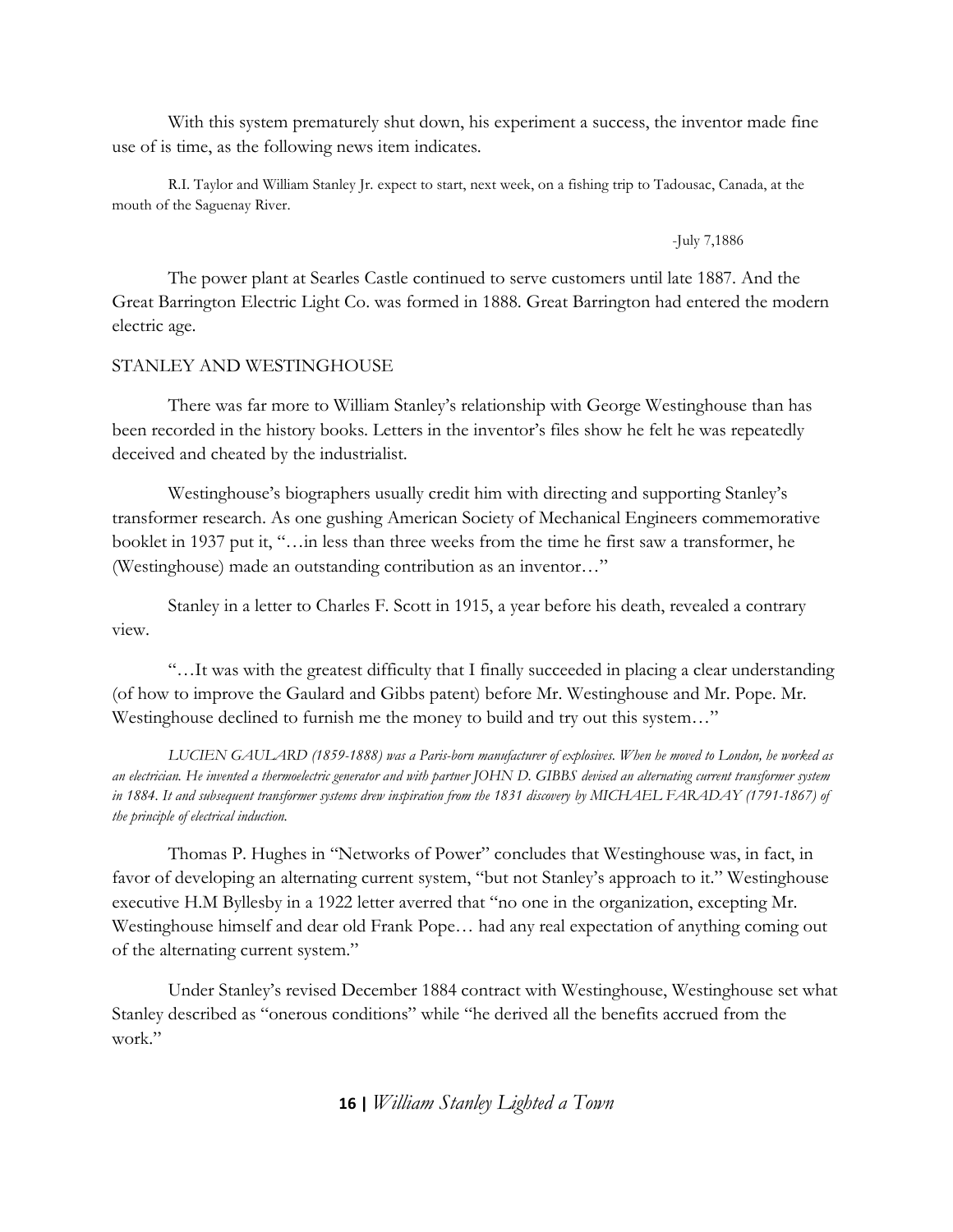Westinghouse agreed to purchase \$25,000 worth of Stanley's company securities for \$12,500 and pay same at \$1,000 per month. He would also pay Stanley for services the sum of \$4,000 a year, \$1,000 less than his previous salary. He would also contribute \$200 each month toward general laboratory expenses.

In return, Stanley was to offer any first rights to any invention to Westinghouse.

Stanley soon proved the merits of his system. But when credit for the device began to fall on Westinghouse, he complained. At the urging of his lawyer father, he secured a new contract in 1890 which called for Stanley's name to appear on the products "for the reason that I and my father objected to his stealing the credit for our work…"

Stanley made an even more serious charge in his 1915 letter. "As soon as Pope had persuaded Westinghouse of the value of this system," he said, "Mr. Westinghouse instructed him to take the information which I had given him and secretly draw up a new patent specification…" According to Stanley, Pope approached several European electrical inventors, looking for one to assume the transformer system as his own."

*MAX DERI (1854-1938), OTTO GITUS BLATHY (1860-1939) and CHARLES ZIPERNOWSKI (1853-1942), Hungarians working for the Ganz Company, devised a system of parallel-connected transformers and demonstrated its practicality in 1884- 85. They recognized, as did Stanley, the disadvantages of the series-connection in the Gaulard system. Italian SEBASTIAN ZIANI de FERRANTI (1864-1930) in 1886 also saw the need for the parallel connection; he was chief engineer for Sir Coutts Lindsay and Company. The only alternating current generator available to these early investigators, including Stanley, was one developed by WERNER VON SIEMENS \*1816-1892), a German inventor.* 

"Mr. Pope proceeded to Paris and saw Marcel Deprey, Hospitalier and the others," Stanley charged. "In England he visited Dr. John Hopkinson, Gaulard and Gibbs, Ranklin Kennedy and a number of other engineers, all of whom he invited to claim authorship of this specification. He was received by these various parties in various ways. Hospitalier indignantly repudiated him; Marcel Deprey was eager to sign, but did not convince Pope that he would be a good author, Dr. John Hopkinson turned him out of the place, Rankin Kennedy claimed part of the invention, while Gaulard and Gibbs, delighted to get the money, eagerly signed for the sum of \$16,000."

Stanley learned of the deception, but not before a patent was secured. Stanley and his father, both Westinghouse stockholders, thwarted an attempt by Westinghouse to pay himself \$3,000,000 in stock for acquiring the foreign patent – "this caused a rupture between us which was never healed."

To establish the value of his patent, Westinghouse brought suit against the Sun Corporation of Woburn, Massachusetts, in 1888. Stanley had injudiciously told Sun owner Marmaduke M. Slattery of his system, and Slattery had crudely copied it. Westinghouse, according to Harold C. Passer in "The Electrical Manufacturers 1875-1900," had in 1887 successfully used the Gaulard and Gibbs patent to secure a royalty agreement with the Thomson-Houston Company. The Sun suit,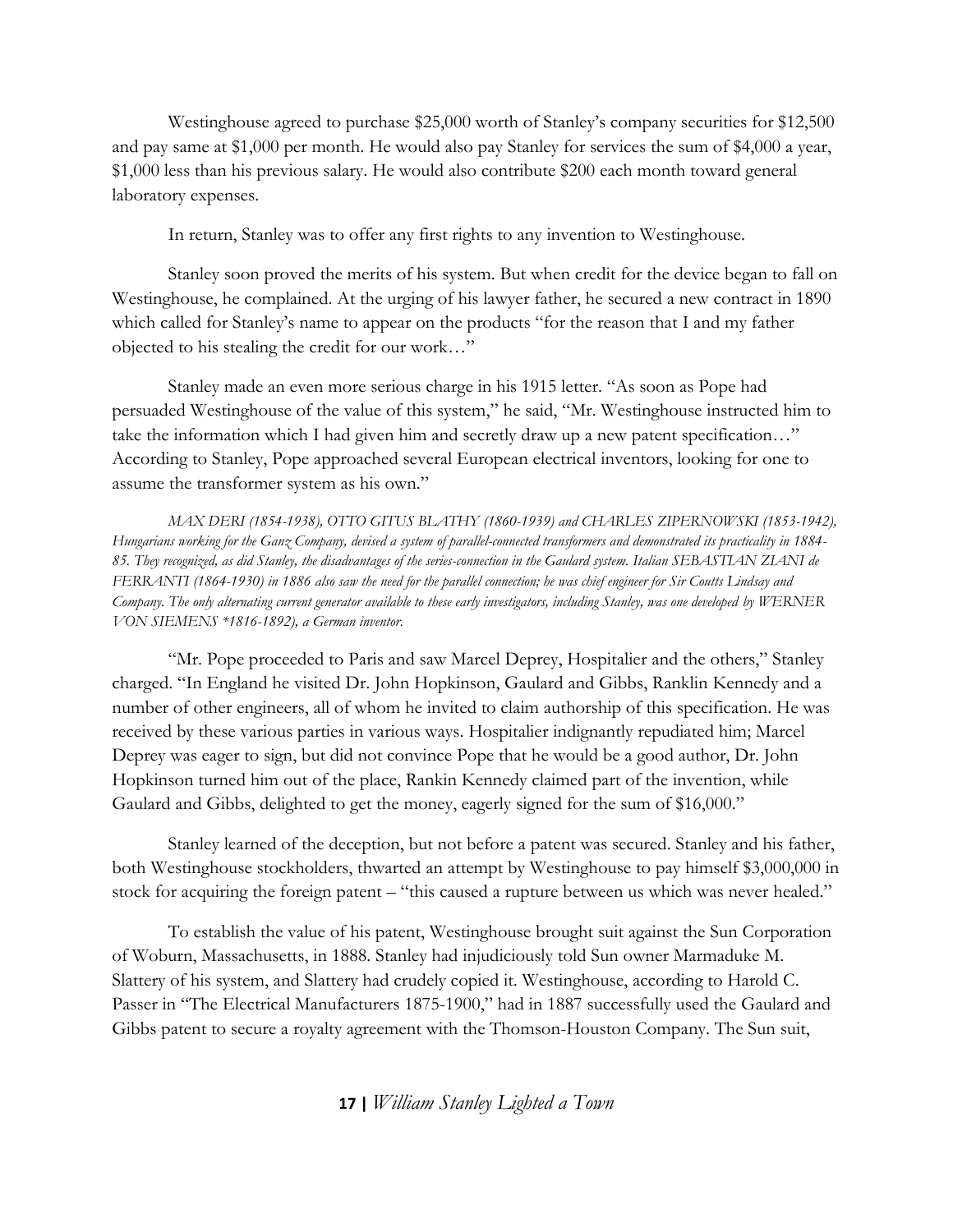however, was decided against Westinghouse, and a patent was issued to Slattery. The decision found that Westinghouse's patent was strictly for an electrical system in series, not in parallel as Stanley had developed and Sun had apparently copied.

As by court testimony Westinghouse was using a system identical to that of the Slattery patent, Westinghouse was in trouble. He sought Slattery's aid.

Stanley, who had retained his notes on his 1885 work, was confident he would have little difficulty establishing his claim. He said he "worried" Westinghouse officials for a while before agreeing to sign a patent application.

Stanley said he took his father's advice, finding it "better to help out a rascal if your friends were with him than to try to punish him. So I agreed to go in and fight the Slattery patent..."

With the stipulation that he could make the invention himself if he chose, Stanley assigned his patent claim to Westinghouse without any remuneration whatever.

(The matter was far from over. In 1902 Westinghouse brought suit with an amended Gaulard and Gibbs patent against the Stanley Electric Manufacturing Company, charging infringement. A court decision found that Westinghouse could not simply drop a previous disclaimer which said the system was only for series connection.)

Some of Stanley's charges in his patent situation have not been corroborated. Stanley's son Harold in a 1953 letter to his brother George admitted he "didn't know anything except rumors about the trouble between Father and Westinghouse" and that he found only technical information contained in the Slattery court testimony.

Stanley remained at odds with the manufacturer for years, even while continuing work as a consultant to the firm. In a letter to Pope in June 1888, he complained that O.B Shallenberger, who had succeeded him as chief engineer at Westinghouse, had filed a patent application "after the agreement between us that neither applicant should file an application without conference being held."

A few weeks later, he complained to Westinghouse by letter that P.B Smith had applied for patents "for my method of treating carbons… by applying an automatically decreasing potential to the filament in proportion to the decrease of its resistance."

Why did Stanley stay with Westinghouse as long as he did? Probably because he enjoyed working for a large firm with its resources and guarantee of manufacture. Also, he hoped to collect what was due him financially. Fellow Westinghouse inventor Tesla was said to said to have been offered large sums of for his polyphaser motor patents but never received it at all.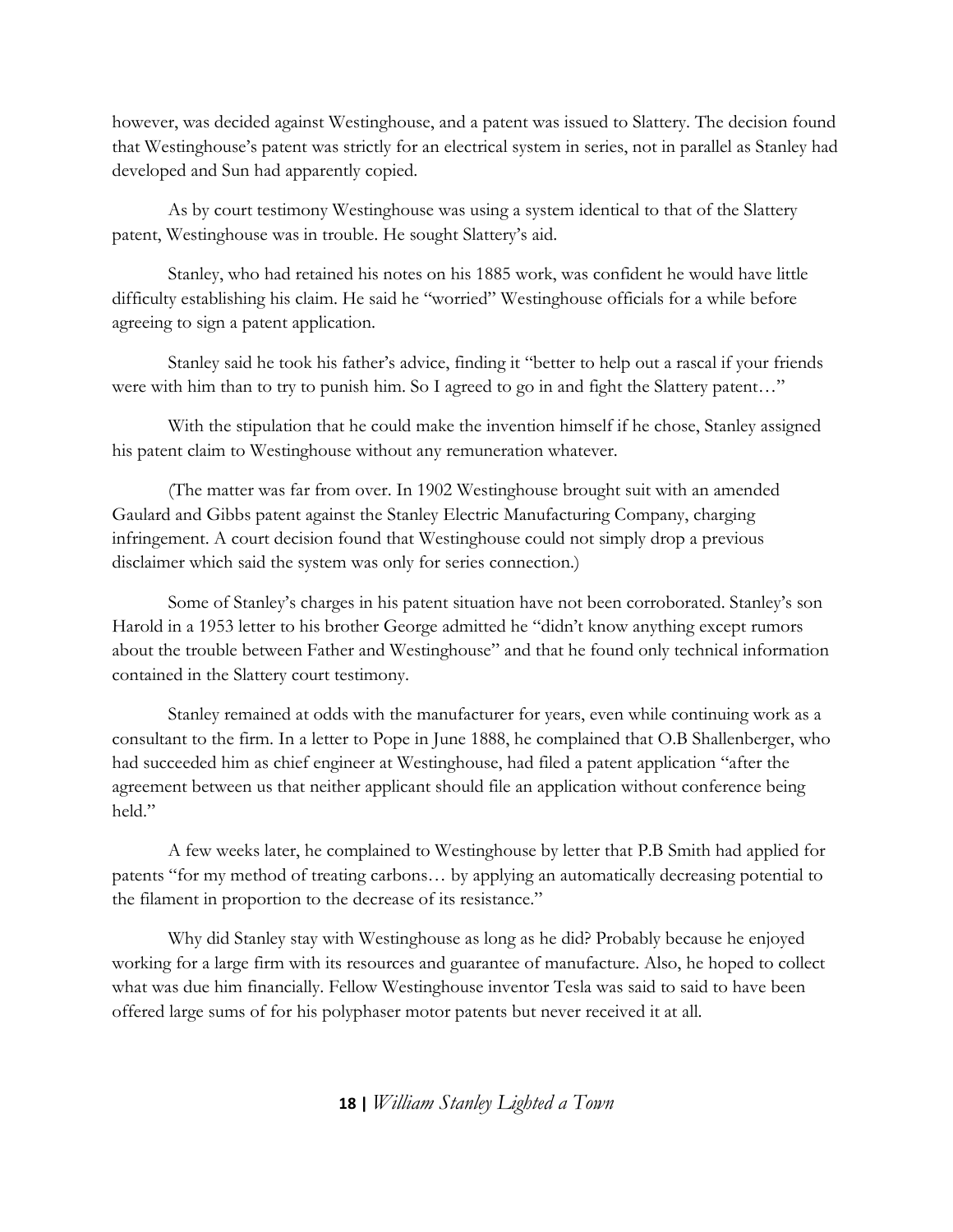*NIKOLA TESLA (1856-1943), Hungarian-born inventor, came to the United States in 1884. He devised a system of arc lighting in 1886, the Tesla motor and system of alternating current power transmission two years later, the Tesla coil or transformer in 1891 and a system of transmitting electricity without wires in 1897-1905.*

Stanley, poor at managing his own business affairs, had a strong ally in his father, William Stanley (1828-1893), a member of the New York firm of Stanley, Clarke & Smith.

The inventor, earning a yearly salary of \$10,000 a year in 1889, proposed trading all his electrical inventions for \$24,000 cash, with the plea, "I can't help thinking that what I did for the alternating system was what practically introduced it…"

Striking off on his own, Stanley established a manufacturing company in Pittsfield which enjoyed quick success. It produced the largest transformer ever built to that time, in 1893, and shipped it to a Pittsburgh customer – right in Westinghouse territory. It must have given Stanley some satisfaction.

There's some irony in the 1895 death of Stanley's sometimes nemesis, Pope. Pope died in his Great Barrington home, zapped by 2,000 volts of electricity while tinkering on a transformer in the basement. Stanley and fellow inventor Weston, taking part in the inquest, testified that he died, not from the electricity, but from striking his head while falling.

Westinghouse in 1890 challenged Stanley's second manufacturing firm, the Stanley Instrument Company, maker of watt-hour meters, with patent infringement. The decision – discussed in another chapter – closed the Stanley firm's doors.

The inventor aired his thoughts on the American patent system in 1903, in an article for *Electrical World and Engineer* in which he said, in part, that "testimony should only be given by qualified experts satisfactory to the court."

Years later, son Harold Stanley alleged that Westinghouse once approached the inventor's estate gardener in Great Barrington and attempted to bribe him to take certain patent papers form the library. He refused, but that night the house was broken into and the patents taken.

This, according to Edison biographer Hugh Russel Fraser, "Throws a corroborative light on Edison's claim that Westinghouse burglarized the Menlo Park laboratory."

Commented Stanley biographer Hawkins in a 1952 letter to George Stanley, "He (William Stanley) naturally resented the omission from the publicity accompanying Westinghouse's exploitation of the a-c system of any mention of his achievement in creating that system. He resented what he reasonably believed were misinterpretations and distortions of the people involved in the patent litigation which forced the Stanley Instrument Company out of business. He had plenty of ground for feeling he had ben shabbily treated."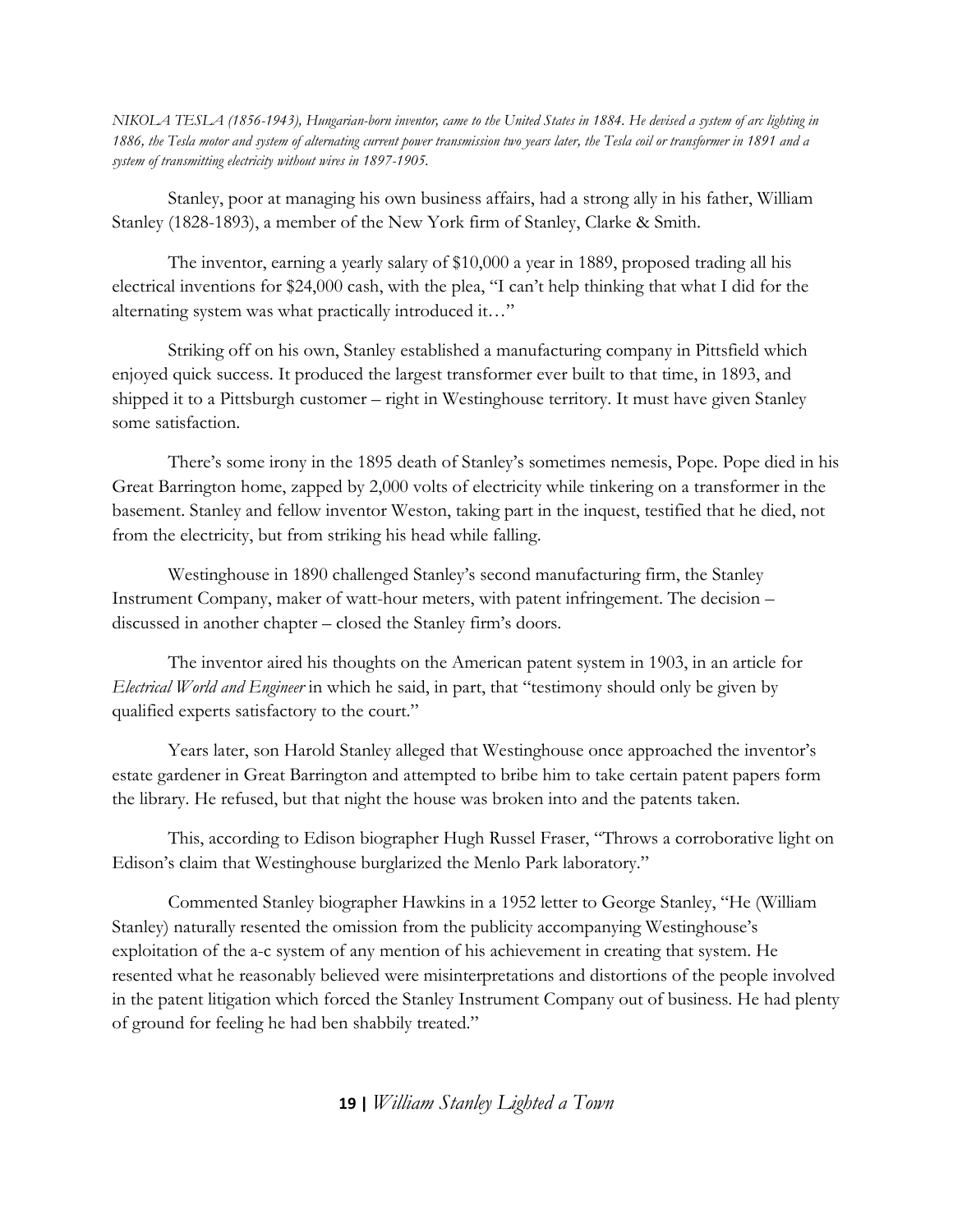## STANLEY IN PITTSFIELD AND THE GROWTH OF GE

Having successfully demonstrated the practical use of alternating-current transmission, inventor William Stanley remained with George Westinghouse's electrical company as it began to manufacture alternating current equipment. He resigned as chief engineer in 1888, during a slack fiscal time with the firm, but continued as a consultant until 1890.

Meanwhile, he pursued new interests in the Berkshires.

Edward Boltwood in his history of Pittsfield explains that the Edison incandescent electric lamp was introduced to the city in 1885. An electric light company was organized and subscribers signed up.

Two years later, in 1887, the Pittsfield Illuminating Company was formed, with Stanley as president. Its power plant was in the Robbins & Gamwell shop on West Street. This venture soon merged with the Pittsfield Electric Light Company (incorporated in 1883) and became the Pittsfield Electric Company, William A. Whittlesey treasurer. That firm had a brick office building on Renne Avenue.

Inventor Stanley was soon hard at work in Stanley Laboratory, on the second floor of the Renne Avenue building. The laboratory would serve as consultant to the soon-formed manufacturing company.

Working with Cummings C. Chesney beginning in 1890 and John F. Kelly, who joined in 1892, he developed the SKC transformer (taking its initials from the three men).

Experiments were conducted in alternating current transmission on "Colt's lot," at the intersection of Colt Road and Wendell Avenue. Wires were strung to test the alternating current motor to transmit power.

Stanley joined with William W. Gamwell (1850-1913), William R. Plunkett and Whittlesey to find financial backing for the Stanley Manufacturing Company. It had an initial capitalization of \$25,000. Charles Atwater (1853-1898) was first president.

The company began operation in January 1892 from a factory on Clapp Avenue. The first units were shipped in April. Chesney was works' engineer, John H. Kelman shop superintendent, Henry Hine sales manager.

In 1891 the company built the first 100-light transformer used in the country; and it became the first to build transformers of 10,000 volts and higher. The 4,000 kilowatt transformer made in '93 for a Pittsburgh customer was the largest of its kind in the world.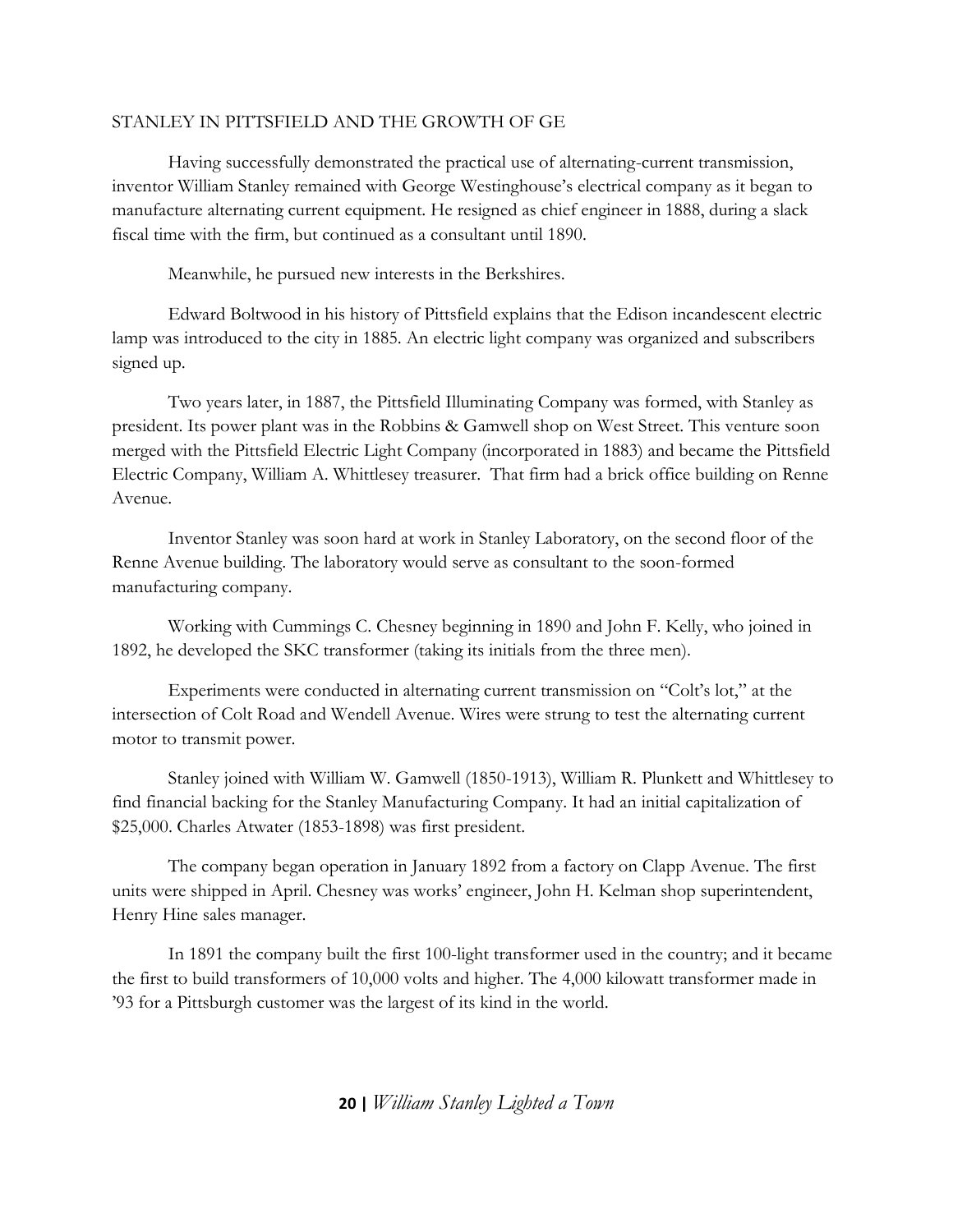Stanley is quoted in Hawkins' biography regarding the success of the SKC system as follows: "I honestly think we did pretty well. While the other fellows were writing articles to prove that efficient transformers must be limited in size, we were building them larger and larger, and constantly increasing their efficiency.

"I believe we turned out the first commercial condensers for the alternating current in Pittsfield. We used them to furnish the magnetizing current for our motors.

"I had already designed at Great Barrington what is known as an "induction alternator" but it was vastly improved in Pittsburgh by Messrs. Chesney, Kelly and myself, and became an important factor in our success…"

*CUMMINGS C. CHESNEY (1863-1947) joined William Stanley's laboratory force in 188, fresh out of college. He went on to work with the U.S Electric Lighting Company in Newark, New Jersey, in 1889-90. He was one of the incorporators of the Stanley Electric Manufacturing Company in Pittsfield in 1890, serving as first vice president and chief engineer. He continued in this capacity when, in 1904, the firm became the Stanley G.I. Electric Manufacturing Company. He was manager of the Pittsfield General Electric works from 1906-27. He was awarded the Edison Medal in 1933. A pioneer in electrical improvements including the first polyphase electrical power transmission. He also designed alternating current generators for high voltage use.*

The company soon was also making switchboards, motors and generators. It grew quickly, and moved into the new quarters on Renne Avenue in 1893, employing 300 hands.

The Stanley Laboratory was absorbed into the manufacturing company in 1895.

*Electical Engineer* took a tour of the Stanley plant, publishing a description in its February 27, 1895 issue. This is a brief excerpt dealing with the first gallery above the main floor: "At the end of the gallery is the punching department, where the armature and inductor plates of the alternating machines are punched out of sheet iron, the punching department being quipped with the latest Ferracute, Bliss and Eaton punch presses. Beyond this is the tool room, equipped with Pratt & Whitney shapers and planers, Garvin, Barinerd, and Becker milling machines… and around on the east side are the Pratt & Whitney and Jones & Lamson bolt and screw cutting machines and other special machinery for small work by Sloane & Chase…"

While working in Pittsfield, Stanley lived with his family in a home on Dawes Avenue. The property was subsequently owned by Max Butler.

*John Forrest Kelly (1859-1922) was a chemist in the Edison laboratory in 1879, then worked for Western Electric Company from 1879 to '82 and Parker Electric Lighting Company until '84. He was an electrician in the Westinghouse Electric Company's Newark shops until 1892, when he joined the Stanley Laboratory in Pittsfield. He served as a consulting engineer to the Stanley Electric Manufacturing Company in Pittsfield and the Stanley Instrument Company in Great Barrington until 1905, then helped the Telelectric Piano Company in*  1905, serving as president until '10. He experimented in electrical transmission, distribution, and measuring procedures and equipment; with *Chesney and Stanley, he developed the SKC transformer.*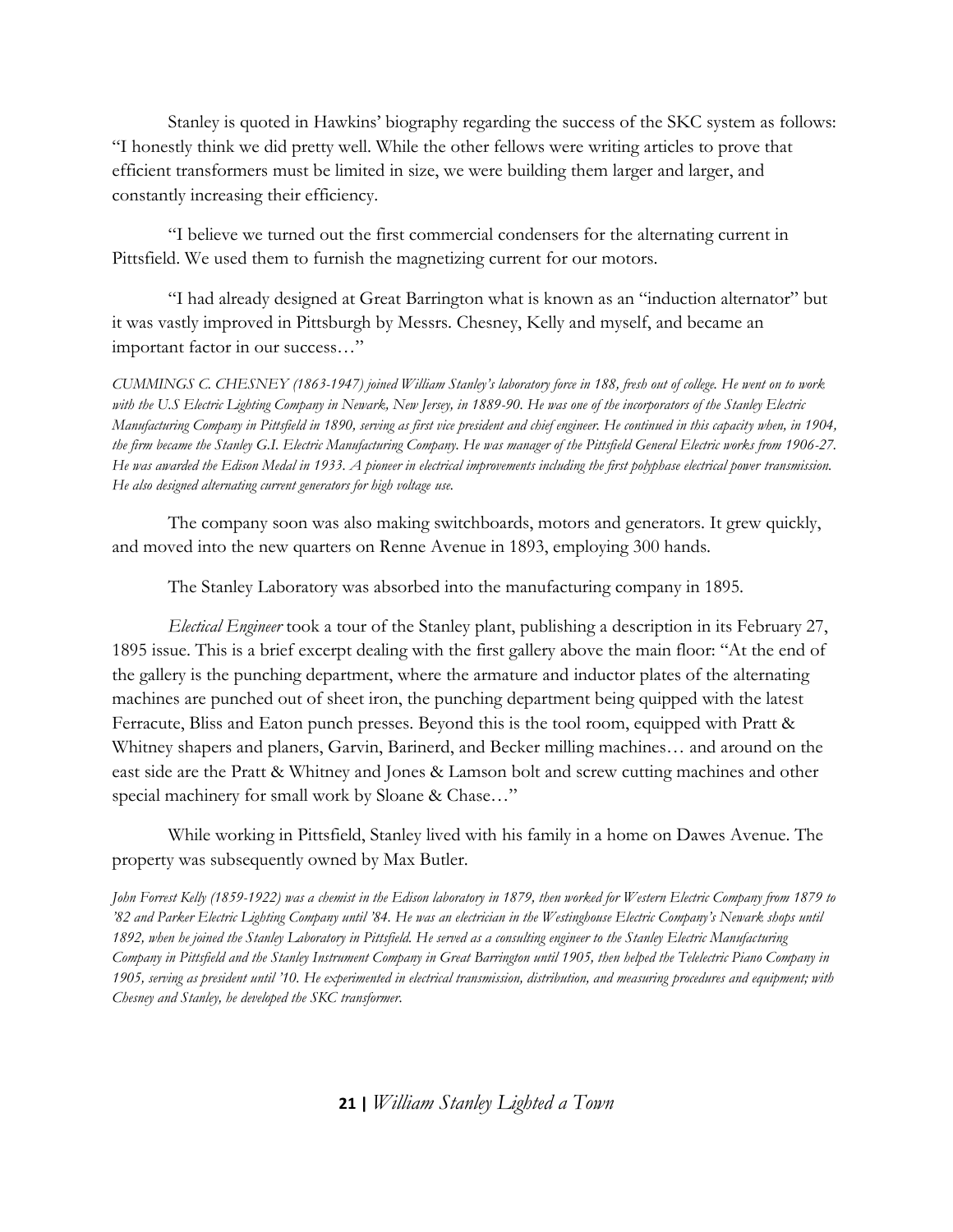In December 1893, Stanley through his laboratory set up a polyphase power transmission system at the power station at the Stockbridge Furnace, on the Housatonic River, going to the Monument Mills textile factory in Housatonic and on into Great Barrington, for a total of eight miles. The system remained in use until 1912. Supervising the project was Franklin Pope.

Boltwood observed that the Stanley firm, unlike some older electrical companies, was not burdened by the expense of years of experimental work. Its engineers were yound and talented and able to rapidly expand.

"But the rapid expansion of its business, although very profitable, compelled the carrying of a larger and larger amount of raw material and of the material in process of manufacture. The money market at the time was stringent. The financial managers of the company were not seldom embarrassed by lack of capital…"

Capital gradually increased, to \$500,000 in 1896.

Desperate for new capital, the Stanley Morningside factory was sold in 1899 to Ferdinand W. Roebling, of the John A. Roebling Sons Company of Trenton, New Jersey.

There was great uncertainty in Pittsfield whether the firm would stay. Nevertheless, more buildings were put up in Morningside, including one 90 by 500 feet. Employment rose to 1,200.

Roebling sold to General Electric Company in 1903. That company had been formed in 1892 by the merger of the Edison General Electric Company of Schenectady, New York, and the Thomson-Houston Company of Lynn, Massachusetts, a firm established by electrical inventor Elihu Thomson.

*JOHN H. KELMAN, first plant superintendent for the Stanley factory in Pittsfield, numbered among his inventions the use of oiled cambric cloth for transformers. He also invented the vacuum system if impregnation for electrical insulation. Kelman met Stanley while both worked for Westinghouse. He came to Pittsfield at the same time Kelly and Chesney did.*

The Stanley company was merged with the General Incandescent Arc Light Company and called the Stanley G.I Electric Manufacturing Company. The Stanley name was maintained until 907 (and is still visible on one building in the GE complex today).

The GE plant grew like Topsy; all transmission product production was moved here. In 1912, some \$425,000 was spent on building construction. Floor area was increased to 1,600,000 square feet. In 1915, there were 22 factory and 22 out buildings. Output in 1915 was, according to Boltwood, "transformers aggregating 4,800,000 horse power, 300,000 electric flat irons, 168,000 electric fans, and 24,000 small motors…" The plant employed 6,000 people – a sixth of the city's population.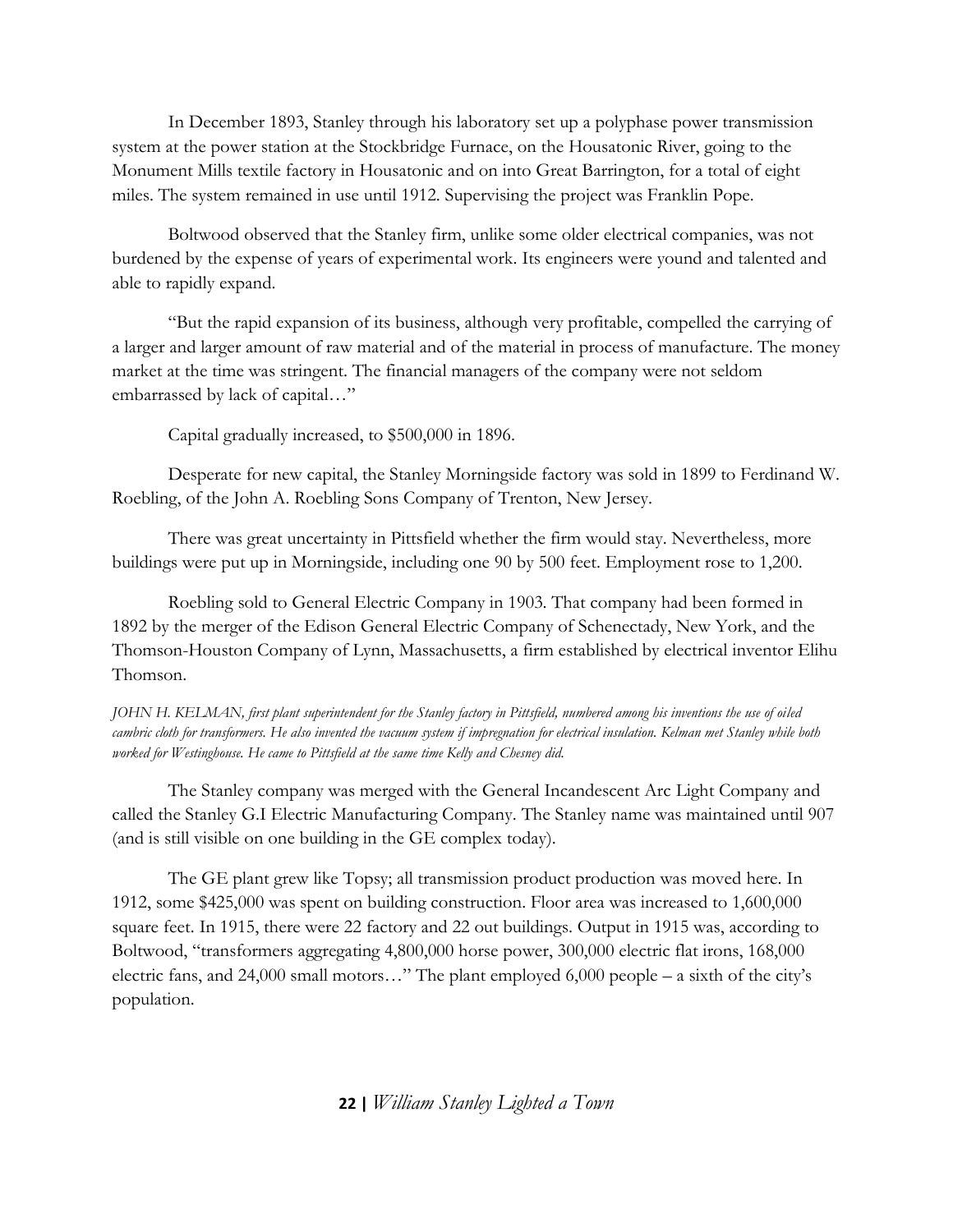Chief officers of the GE operation were W. Murray Crane, president, Gamwell, treasurer, and Chesney, a vice president and supervising engineer.

(For a more complete history of General Electric in Pittsfield, see the "Morningside Becomes Electric" chapter of Willison's history of Pittsfield and the "GE Jubilee" publication of *The Berkshire Eagle.* For a detailed overview of the electrical industry of the era, see Harold C. Passer's "The Electrical Manufacturers 1875-1900" and Thomas P. Hughes' "Networks of Power: Electrification in Western Society 1880-1930.")

Stanley remained a GE consultant for a few years, with a shop on West Street.

Then in 1898, he removed to Great Barrington to undertake a new enterprise.

## THE WATT-HOUR METER

William Stanley's sales success with his Pittsfield electrical factory didn't translate into immediate financial success. There were cash flow problems and he was forced to sell his stock to secure new capital.

In 1895, he returned to Great Barrington to establish a new factory. It was called the Stanley Instrument Company and it manufactured and sold electric watt-hour meters designed by Stanley and Frederick Darlington.

As the generation and distribution of alternating current became practical and more widely used, it became imperative to devise an accurate method of measuring the consumption of electrical power of that type. Meters for measuring direct current consumption were common, but the rapid reversal of electric potential (now standardized in the United States and elsewhere at 6 cycles per second) caused the moveable elements of the meter to vibrate with consequent severe erosion of even the hardest jewel bearings. Meters ran too slowly under the drag of poor bearings and failed to measure all the power consumed and would not even respond to small loads. Power companies were therefore deprived of their just revenues.

A writer in an industry magazine asserted in 1899 that "the actual loss attributed to this source alone frequently amounts to four, five or six percent of the energy delivered to the consumer…An instance of common occurrence is that of one lamp-burning perhaps 12 hours per day. Through a meter of, say, 50 lights capacity, its current, which would show no record, would amount to 360 lamp-hours per month, 4,320 lamp hours per year or (were the average daily use of the entire installation from one to one-half hour per day) from 24 to 48 per cent of the current recorded and charged for. It needs no mathematical demonstration to show that a meter which would record *freely* and *accurately* the current of any number of lamps, from a single 8-cp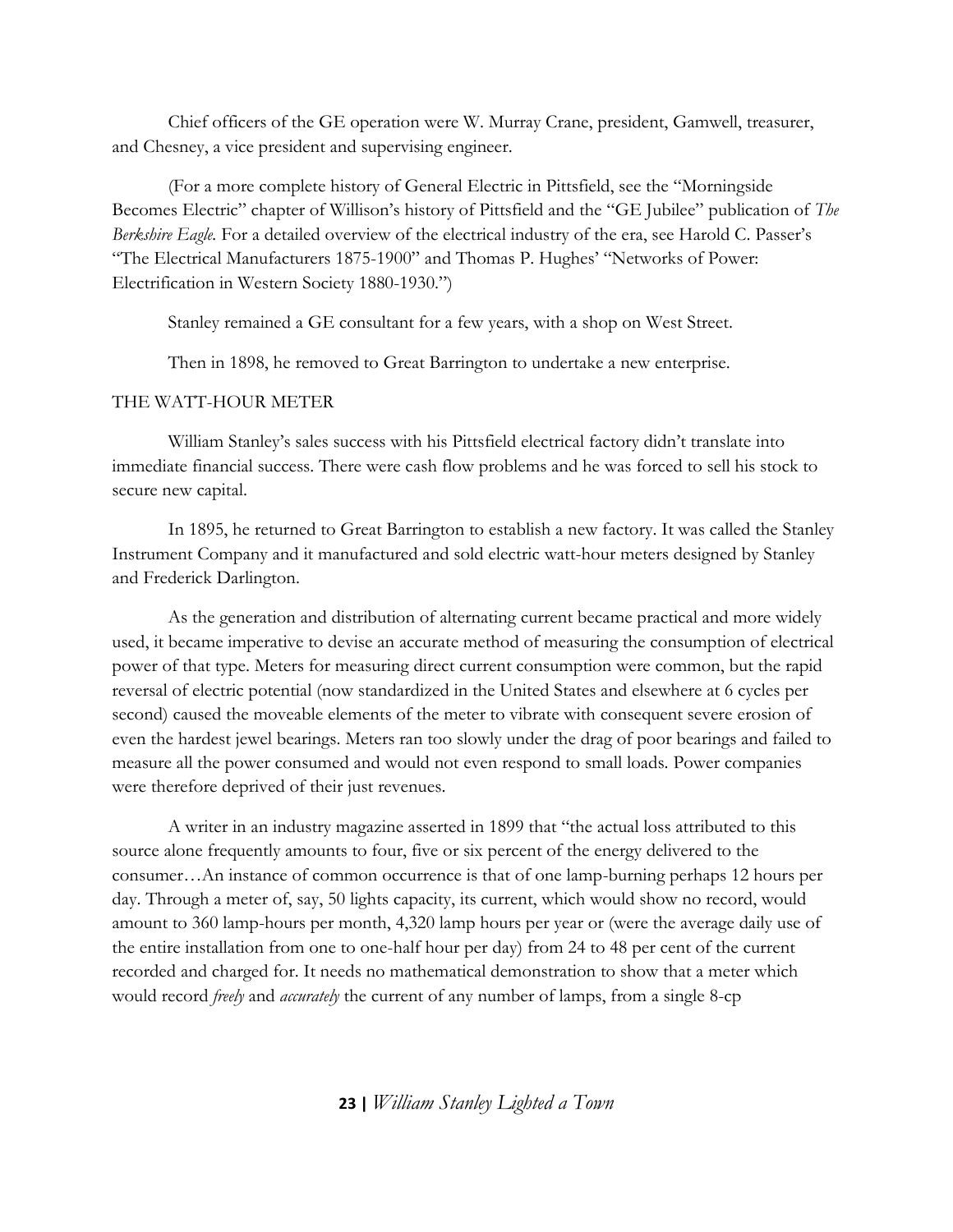(candlepower) to the maximum for which it is designed, would not only avoid such failures , but prove a most excellent investment as well."

Stanley first applied himself to the problem of overcoming this difficulty in 1892, but it was not until 1896 that he really got down to work upon the problem. He drew upon the talents of Darlington of Great Barrington (whose daughter, Helen D. McCandless, lives on Alford Road there), with whom he had earlier worked while in a consulting capacity for the Westinghouse interests.

Stanley ran through a wide variety of materials for use as bearings: the harder jewels, bronzes and even leathers but none availed to withstand the constant vibration of 120 alternations per second.

But this native ingenuity again came to the fore; he conceived of a rotating disc with a spindle to maintain its position, but with no bearings at all: the assembly was suspended in air by "magnetic flotation." Stanley and Darlington also devised the circuitry to effect the multiplication of volts by amperes (potential times current). They found that the Hungarian, Blathy had already devised the same circuitry, so they bought the patent. They applied themselves to the technical problems inherent in achieving a practical, frictionless suspension, such as is the heart of the watthour meter in common use today. The disc, which revolves with a speed proportional to the power used, drives a chain of gears that advance dial pointers.

The technical consideration of "power factor" intrudes here, as a characteristic of alternating current, but suffice it to say that the meter indicates the product of *effective* volts by *effective* amperes to give the true power in the circuit. Stanley and Darlington were awarded patent No. 606,795: Electric meter, on July 5, 1898. Other relevant patents along the way were No. 588,666 to Stanley and Darlington: Means for supporting rotating shaft, August 24, 1897: No. 590,777 to Stanley: Magnetic brake, September 28, 1897; No. 658,814 to Stanley and Herbert M. Smith: Means for delicately suspending moving parts, October 2, 1900; No. 720,979 to Stanley: Improvement in meters, February 17, 1903.

Once he developed his watt-meter, Stanley set out to interest the businessmen in Great Barrington in supporting its manufacture.

The Taylor-Maclean "History of Great Barrington" tells the story:

"The Stanley Instrument Company, in 1897, was organized with a capital of \$75,000. The officers were as follows: Clerk, John S. Fuller; treasurer, John H.C. Church; directors, William Stanley, Charles C. Huntley, William H. Brown, Frederick Darlington, John L. Dodge, Parley A. Russell, John B. Beebe, Frank H. Wright. At a meeting of the directors, Frank H. Wright was elected president, William Stanley vice-president and engineer and Frederick Darlington manager… In the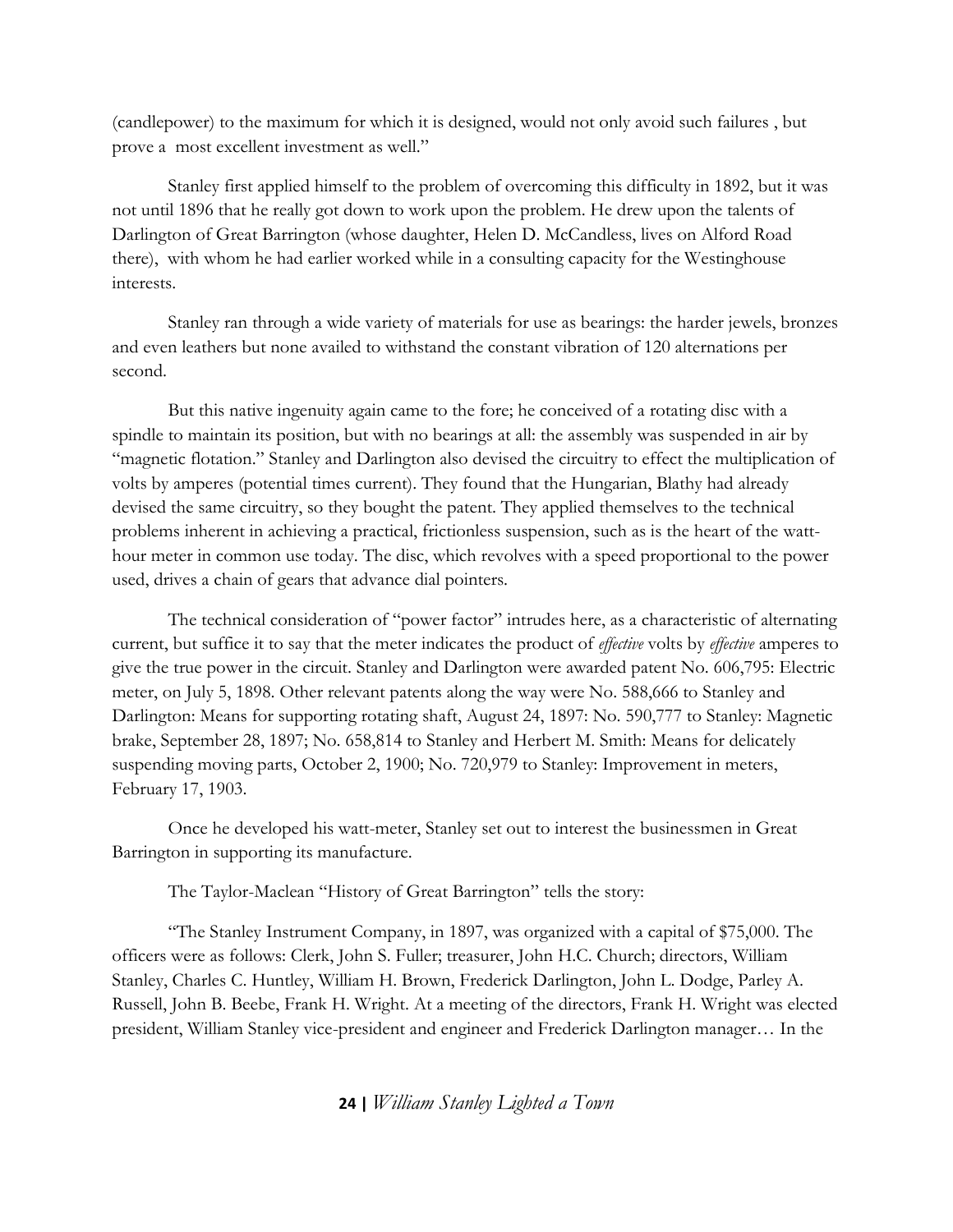spring a shop was built at the corner of Church and River Streets. Work at this shop started in summer of 1898. Among the specialties to be manufactured was an electric meter for which a patent had been granted in July 1898 to William Stanley and Frederick Darlington.

*FREDERICK DARLINGTON (1867-1943) worked for Westinghouse, United Electric Light & Power and Brush Illuminating before joining Stanley in his scientific investigations in Great Barrington 1898-1903. He later rejoined Westinghouse from 1905-12. During World War 1, he was consulting engineer to the Sperling interests in the early development of the Alabama Power Company and was chief power administrator on the War Industries Board.*

"In September of the following year (1899) the capital stock of the company was doubled and the erection of a brick building started, the company having outgrown its quarters. Extensive improvement at the shops of the company were made in 1902.

Reported *The Berkshire Courier* for September 27, 1899: "Meters have been sent to all parts of this and to many foreign countries, and have met the approval of expert electricians wherever they have been used. Electric light producers everywhere have quickly recognized their superiority and the present demand seems likely to be only a premonition of the greater one which will follow."

"In October, 1899," records the Taylor-Maclean history, "the Westinghouse Electric Manufacturing Co. brought suit against the Stanley Instrument Co. for infringement of patent on an alternating current meter. This was the beginning of many years of litigation, which finally ended fatefully for this new but prosperous company and struck a heavy blow to many local investors and to the large number of hands employed. While this litigation was pending, the company prospered, additional land was acquired, the shops enlarged. The demand for the Stanley meter was increasing and the future seemed bright. Meanwhile the litigation over the patent went on, the so-called 'patent pool' persistently following up the case for several years. Several decisions favorable to the local company were made, but the final decision was against the… In 1907 the Stanley shops were permanently closed and the Stanley Instrument Company was dissolved"

Among Stanley's papers deposited in the Schaffer Library at Union College in Schenectady is his own version of the situation:

"In 1887 the lamented [O.B.] Shallenberger and the writer independently devised the induction meter. Comparison of the dates of invention by the late Franklin L. Pope resulted in an award of priority to Shallenberger by about 10 days. Shallenberger, however, produced the amperehour meter, while the writer devised the watt-hour meter. [This is a significant distinction, as the former records merely the current flowing over an hour's time, while the latter records the *power* used over an hour – the quantity of power consumed, which is what the electric company sells.] The watt-hour meter was first manufactured and put into commercial use by Blathy in Budapest in 1889. Owing to pressure of other work and lack of funds – a chronic condition – I did not attempt to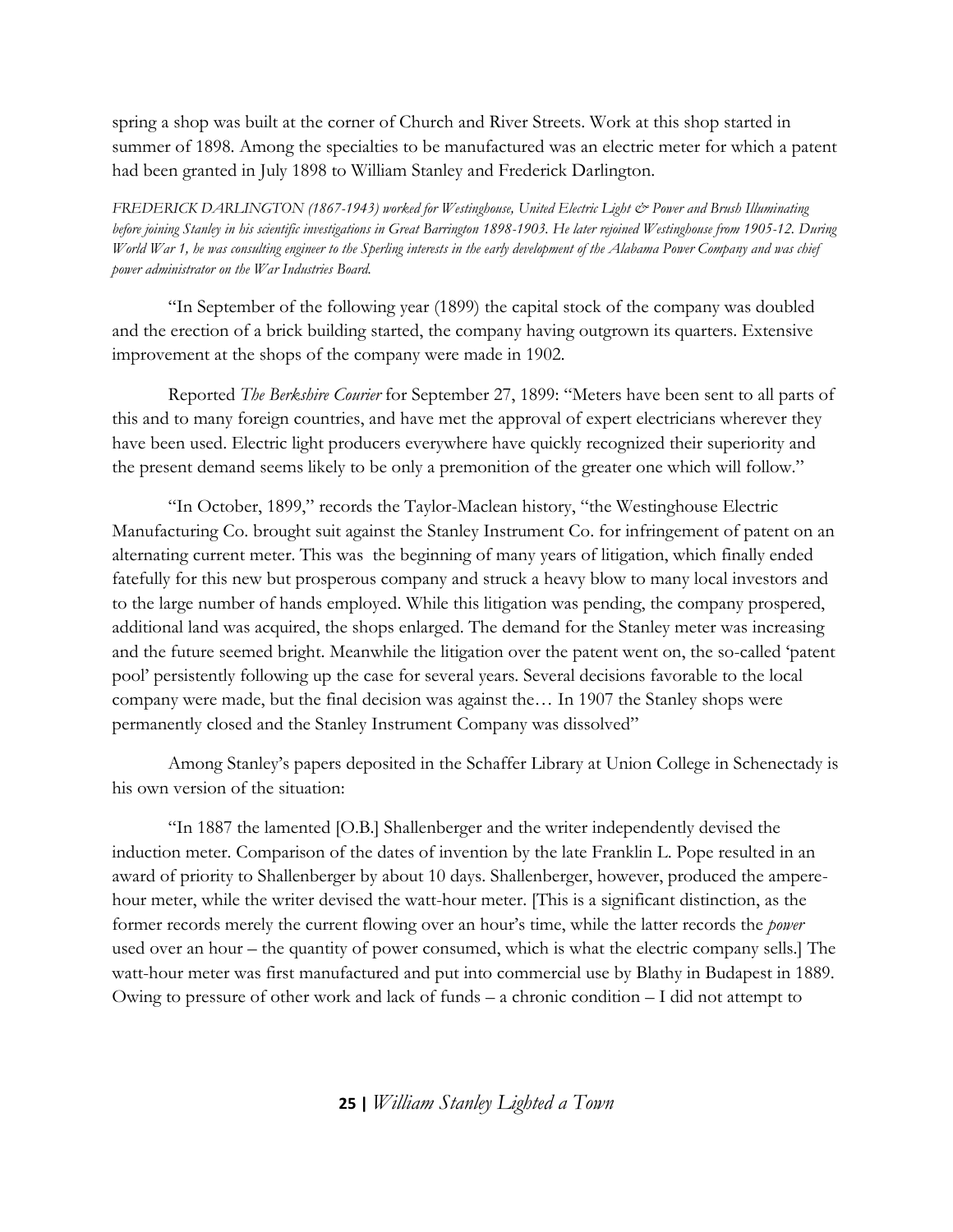build my watt-hour meter until 1899, before which time no induction watt-hour meters were made in this country.

"Having purchased the United States Blathy patents, Mr. Frederick Darlington and I brought out the magnetic suspension meter in 1900. Although we owned fundamental patents completely covering our device, suit was brought against us by the owner of the Tesla patents, who claimed the split-phase motor as his own invention in spite of the fact that it had been devised by Ferraro in 1885 and disclosed in 1887. We defeated the Tesla patents in several courts, but eventually it was upheld by Judge Archibald (afterward impeached by the U.S. Senate), and, a decision having been rendered against us, we were compelled to abandon the manufacture of our invention."

In a technical discussion beyond the scope of this booklet, Stanley explained their system for determining the product of "the e.m.f. (electromotive force, or voltage) of the circuit and… the current," which is the power.

Stanley and Darlington were always working on improvements, even during the prolonged litigation, and were granted another patent, No. 941,467. "The invention, however," he continued. "came too late. The 'plaintiff' had systematically undermined the credit for their opponents, exhausted their slender resources and threatened and coerced their customers. The invention was not put into commercial use."

General Electric Company in Somersworth, New Hampshire, is a manufacturer of the common induction-type watt-hour meter. As indicated on a second meter outside my home, the Duncan Electric Company in Lafayette, Indiana, is another producer of William Stanley's invention.

 $-G.C.$ 

## THE VACUUM BOTTLE

Great Barrington's disappointment at the closing of the Stanley factory was brief. Never idle, William Stanley would soon bounce back with his vacuum bottle.

This invention actually grew out of Stanley's experiments with electric ranges and insulation.

Development of the unbreakable Stanley bottle was announced in *The Courier's* July 8, 1915 number. Stanley, who had gone to work for General Electric as a consultant after his previous Great Barrington venture closed in 1907, had experimented on thermal conductivity properties of various materials.

"Eventually," Stanley reported, "we found a new (insulating) method, which is the foundation of the new invention. The physics of the subject is too complicated to discuss here. My son and I have applied this new method to the insulation of metal receptacles of various kinds…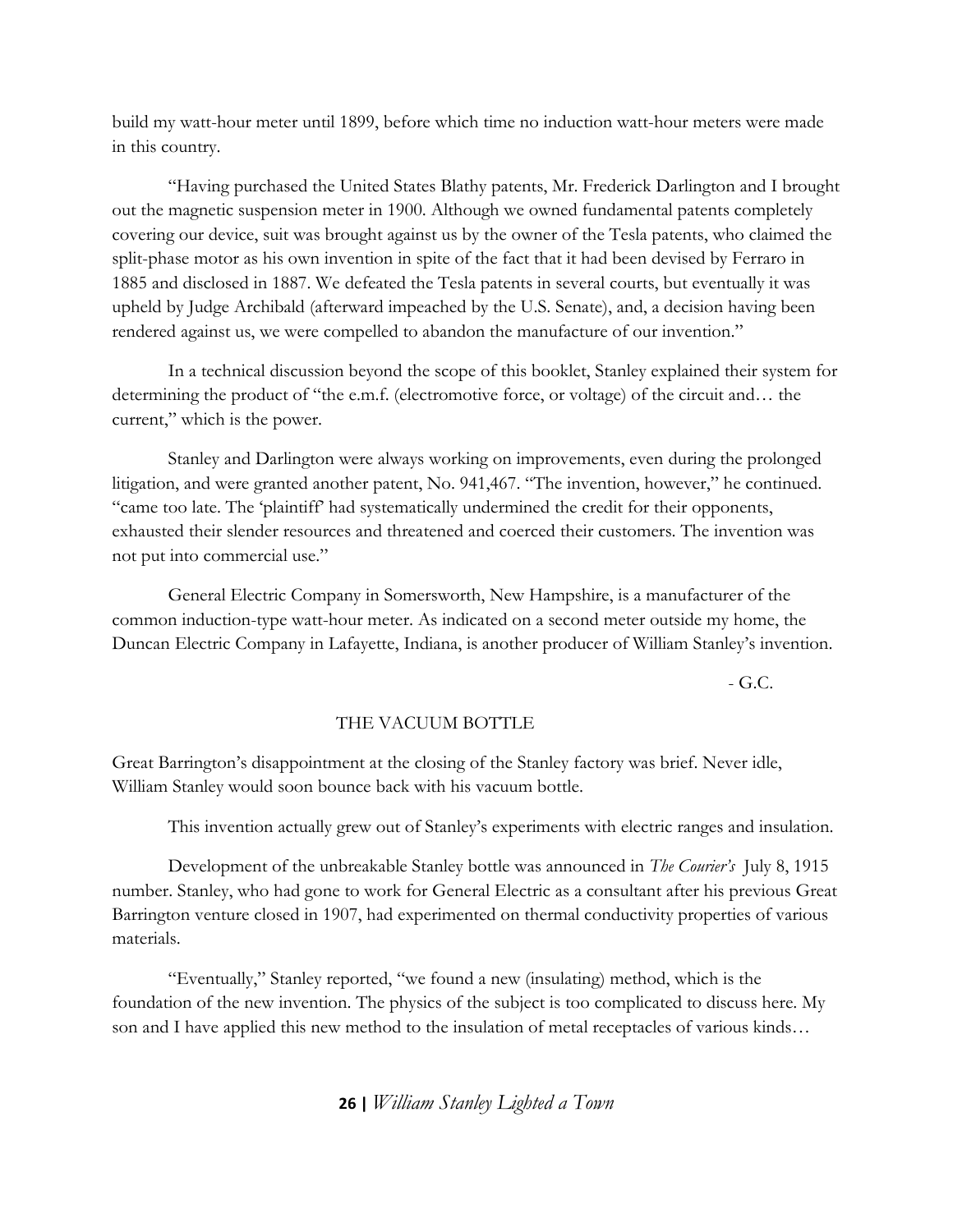"These bottles not only possess remarkable thermal properties, but as they are made of steel are practically indestructible. In order to produce them commercially, it has been necessary to devise and work out special tools and machinery for rapidly welding together the parts. This work has been successfully completed."

The first vacuum-insulated container was the Dewar flask invented by Sir James Dewar in 1885 as a means of keeping heat away from the liquid gases with which he was experimenting. He sold the concept under the trade name "Thermos," meaning hot.

Stanley's earlier experiences with nickel-plating and with evacuating air from light bulbs found new use here. His bottle required an innovative welding process and the creation of a small vacuum between two metal shells.

In cooperation with engineers at GE, he came up with an electro-welding and immersion process which rendered reliable, invisible, leak-proof welded se ms.

Stanley's product, patented in 1913, lacked the glass core common to the Thermos bottle. The inventor instead used metal. He envisioned, and his company was soon making, a wide variety of liquid and food containers under the Ferrostat, and later Supervac, label.

*WILLIAM STANLEY had some 129 patents to his credit, both singly and with O.B. Shallenberger, J.F. Kelly, C.C. Chesney, H.M. Smith, F. Darlington and H.P. Ball. The first was No. 344,331 issued in 1881 for a circuit closer for incandescent lamps. The last was No. 1,161,748 issued in 1915 for an electric heat storage system. Other patents were induction coils, dynamo-electric machines, self-exciting alternating-current electric generators, electric fuse boxes, improvements in meters and electric heaters. For listings of the patents, seen the Douglas and Hawkins biographies.* 

Stanley secured backing for his last venture from William H. Walker, who had purchased his Brookside estate in 1907. Walker became president of the new firm, Stanley vice president. Walker eventually took entire control of the company, and after his death in 1917, it was acquired by Landers, Frary & Clark of New Britain, Connecticut, which made the bottles under the Universal trade name. The firm remained in Great Barrington until 1933.

The Great Barrington factory was well into production when the late Edward Holohan got out of high school in 1918. "I went into the Army for three months," he said, "then came back and went right into the Stanley Shop." That was spring 1919… I was there a little over 10 years. It was a nice place to work, an asset to the town. At least 150 people worked there.

"At the same time," he recalled, "they made the pint, quarter and two-quart sizes. Later they began to make the carafe."

The production of the vacuum-insulated containers required complicated and precise welding techniques. "They had to get the separate parts welded just so before putting them together," said Holohan, who started out in the shop putting the thread on the neck.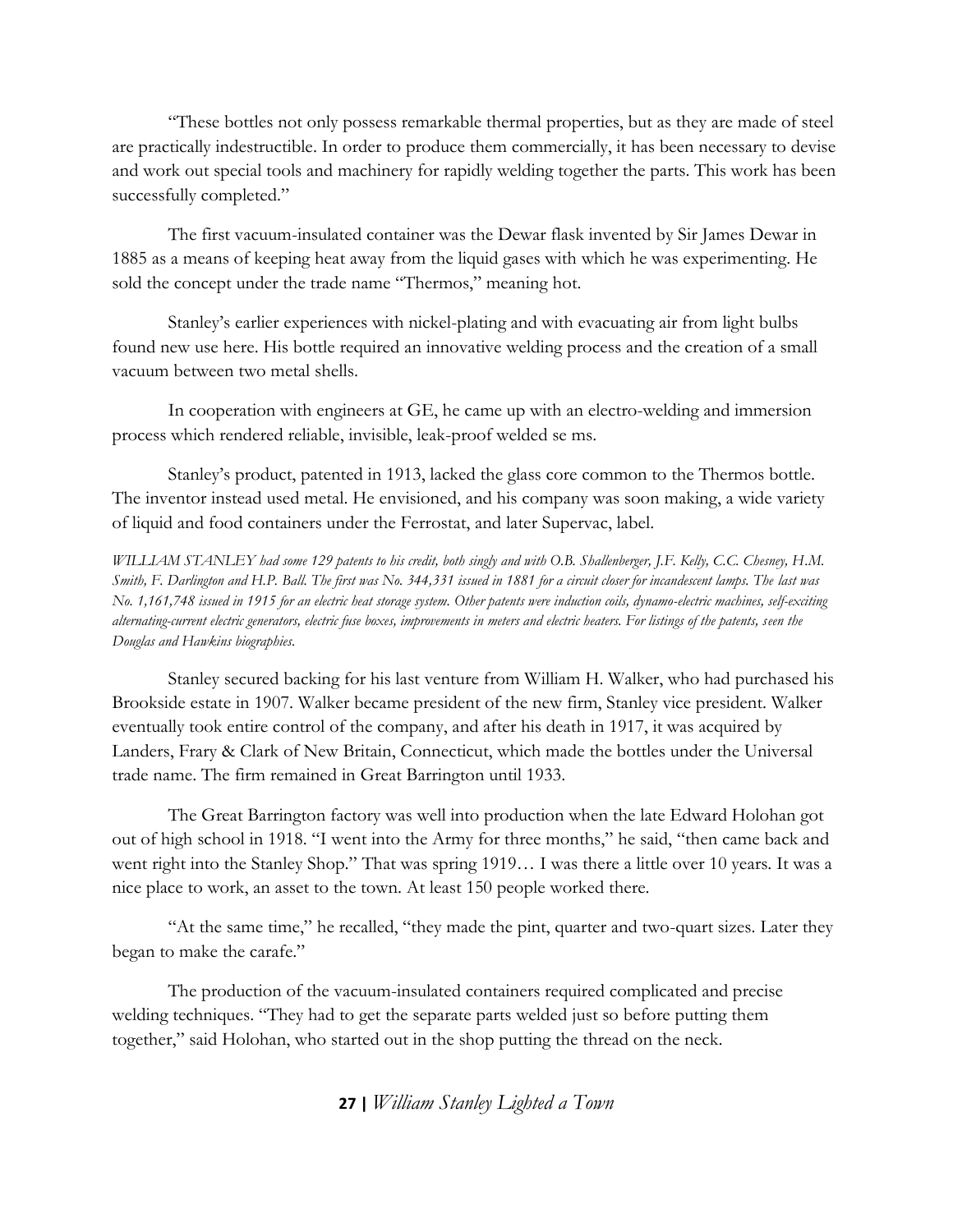He described the various steps that went into manufacturing the bottles. Raw sheet metal was cleaned in acid to remove oxidation then went to a machine room where it was stamped and pressed into shells, bases, necks, etc. Inner and outer shells were formed and welded separately, then fitted together and bonded.

The space between the two shells, he said, was filled with charcoal, then evacuated with a pump and the base was welded on.

Each step was carefully monitored. "They had inspectors checking them," he said. "Every once and a while, a speck of dirt would get in the weld and make it leak."

Some parts went through a nickel-plating process. Inside chambers were coated with enamel. "They'd inspect them with a light and a mirror down inside," he said, "to see if there was any spot that might have been missed when enameled."

One of Holohan's jobs at the plant was overseeing the marking of doughnut-shaped lead rings which were used in soldering the necks of the bottles.

The late Louis DeTour recalled that those working at the factory "earned what was considered a good wage, probably \$20 to \$25 a week." DeTour played outfield for the Stanley baseball team.

During World War 1, the Army tested the bottles by tossing samples from soaring airplanes and running over them with heavy field equipment.

In 1923, the Commerce Department also reported that Arabian Sheiks used the bottles in the desert. "All the Better Caravans Include Great Barrington Equipment - American Bottles Considered Superior" bragged a local newspaper headline.

The Stanley Bottle is still manufactured today by Aladdin Industries of Nashville, Tenn.

- B.D

### STANLEY'S ZEAL

William Stanley is widely depicted as a pleasant, generous man.

"Stanley had a winning personality," according to the Taylor-MacLean "History of Great Barrington." "He was a combination of Apollo and Mercury… He abounded in hospitality and was generous to a fault."

Noted Hawkins in his biography: "William Stanley had entered upon his career without having had the advantage of a scientific education. A technical problem was always a stimulating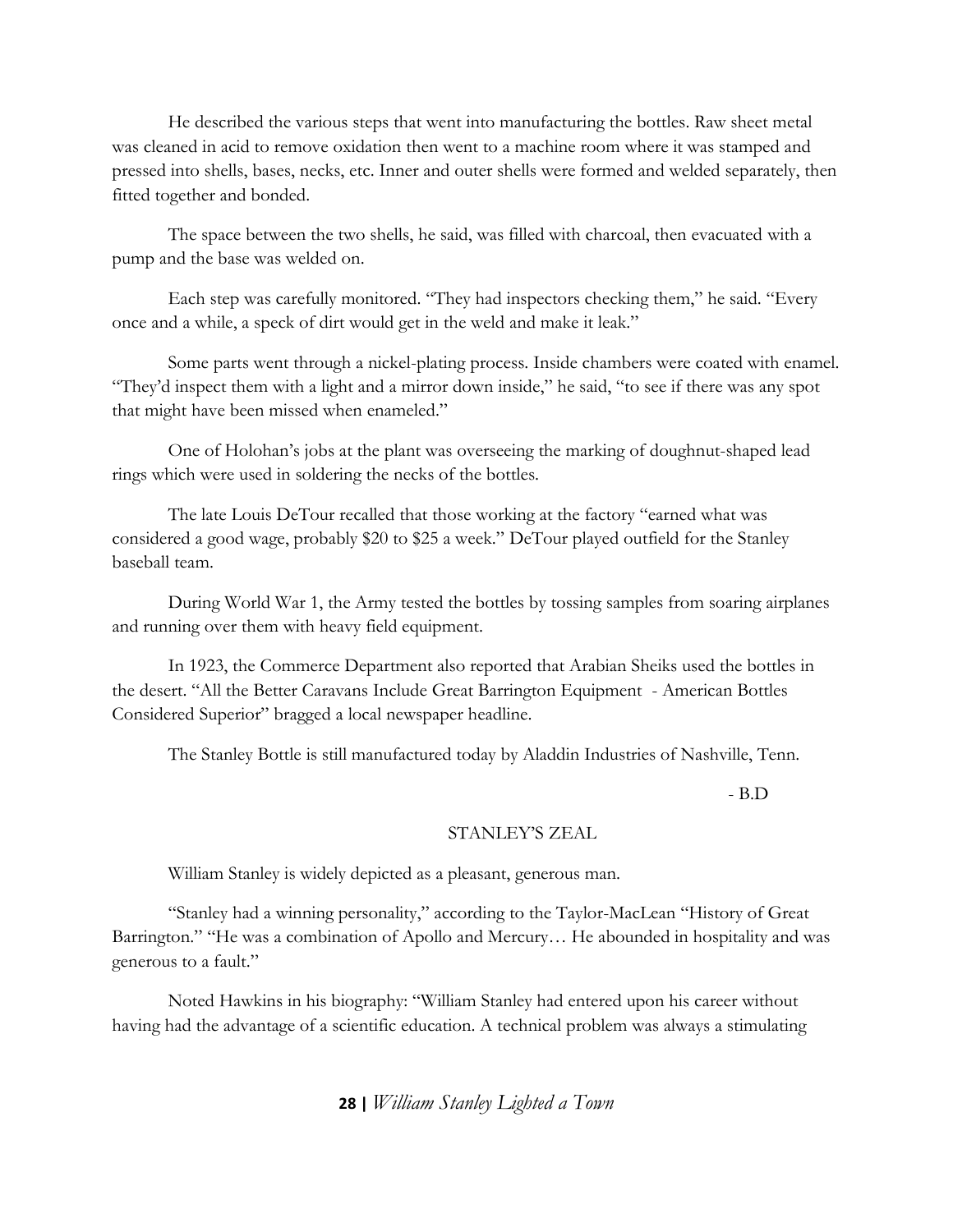challenge to him, however, and, as his work progressed, his efforts to master the *useful* application of the mathematical, physical and chemical arts became tireless…"

Said his fellow inventor Chesney: "Mr. Stanley was primarily an inventor who seemed at times to accomplish his results by inspiration, and many times I have seen him, baffled at night after a long day of experimentation, return the next morning to his task with a solution that had come to him during the night..."

Stanley was incurably curious. John L.E. Pell recalled one time being in New York with the inventor when they met Tesla in a hotel. The two men began talking about electricity, drawing schemes and diagrams on the tablecloth. They continued to talk until Pell fell asleep in the chair beside them. They were finally chased out of the grill at 3 a.m.

According to the inventor's son, William W. Stanley, "Father's love for the out-of-doors was inherited from his father, my grandfather, who was not only fond of fishing and shooting as sports… but was even more fond of things that went with them in the country in spring, summer and fall, with the changes between one week and the next, the dogs and the horses that were a part of the performance in his time and the companionship that went with it."

Wrote Douglas of the inventor: His "grace of manner, warm, frank nature and engaging personality rendered him a welcome visitor and general favorite in the clubs and assemblages of the Berkshire capital, where as a conversationalist and raconteur, he had an exceptional reputation…"

In considering his philosophy over the years, Stanley once said: "I have had many hours in which to think of life and the queer problems of humanity, and I have arrived at this view. There are three things one must possess- Love, Human Sympathy and the High Ideal of Childhood – for these are of divine origin. Whatever else one gains he holds only as a trustee for others, for they are of human origin. They cannot enter into the spirit of man."

Stanley in later years traveled extensively in Europe and was made a member of the English Society of Electrical Engineers, the British Society of Arts, and the French Society of Electrical Engineers.

The American Institute of Electrical Engineers held its convention in Great Barrington in 1902, largely through Stanley's efforts. And the AIEE, meeting in Pittsfield in 1911, made Stanley the guest of honor to mark the  $25<sup>th</sup>$  anniversary of the development of the alternating current system. He received the Edison medal for his work on the transformer.

The inventor himself, writing for *Electrical Review,* observed: "It is remarkable how little of modern electricity we all knew in those days, the terms of inductance, mutual induction, self